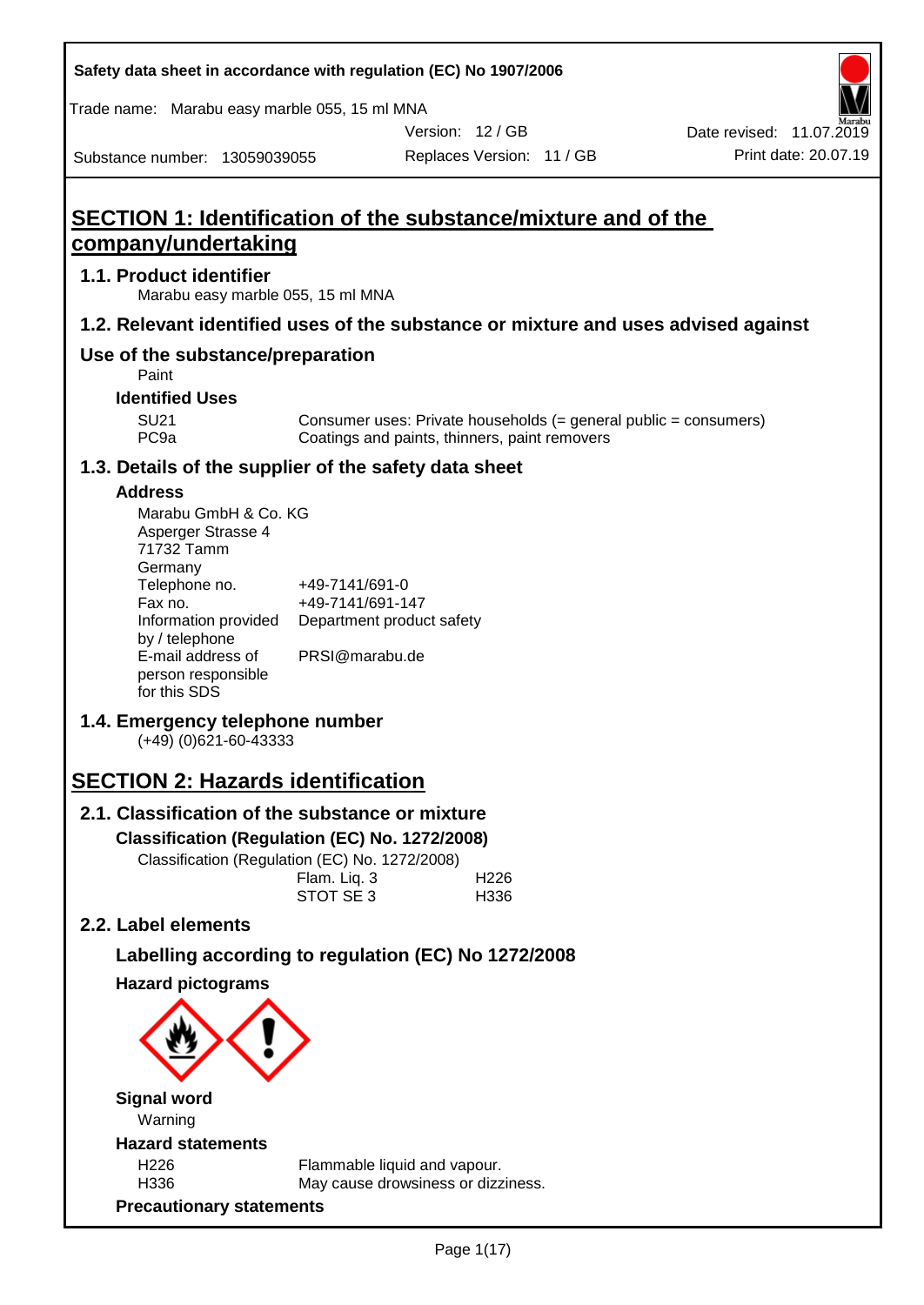| Safety data sheet in accordance with regulation (EC) No 1907/2006                                                                                                                                                             |                                                                                                   |                           |    |      |                          |  |  |
|-------------------------------------------------------------------------------------------------------------------------------------------------------------------------------------------------------------------------------|---------------------------------------------------------------------------------------------------|---------------------------|----|------|--------------------------|--|--|
| Trade name: Marabu easy marble 055, 15 ml MNA                                                                                                                                                                                 |                                                                                                   |                           |    |      |                          |  |  |
|                                                                                                                                                                                                                               |                                                                                                   | Version: 12 / GB          |    |      | Date revised: 11.07.2019 |  |  |
| Substance number: 13059039055                                                                                                                                                                                                 |                                                                                                   | Replaces Version: 11 / GB |    |      | Print date: 20.07.19     |  |  |
| P <sub>101</sub>                                                                                                                                                                                                              | If medical advice is needed, have product container or label at hand.                             |                           |    |      |                          |  |  |
| P102<br>P210                                                                                                                                                                                                                  | Keep out of reach of children.                                                                    |                           |    |      |                          |  |  |
|                                                                                                                                                                                                                               | Keep away from heat, hot surfaces, sparks, open flames and other ignition<br>sources. No smoking. |                           |    |      |                          |  |  |
| P271                                                                                                                                                                                                                          | Use only outdoors or in a well-ventilated area.                                                   |                           |    |      |                          |  |  |
| P405                                                                                                                                                                                                                          | Store locked up.                                                                                  |                           |    |      |                          |  |  |
| P501.9                                                                                                                                                                                                                        | Dispose of contents/container as problematic waste.                                               |                           |    |      |                          |  |  |
| Hazardous component(s) to be indicated on label (Regulation (EC) No. 1272/2008)<br>1-Methoxy-2-propanol; Hydrocarbons, C9-C11, n-alkanes, isoalkanes, cyclics, <<br>contains<br>2% aromatics; 2-Methoxy-1-methylethyl acetate |                                                                                                   |                           |    |      |                          |  |  |
| 2.3. Other hazards                                                                                                                                                                                                            |                                                                                                   |                           |    |      |                          |  |  |
| No special hazards have to be mentioned.                                                                                                                                                                                      |                                                                                                   |                           |    |      |                          |  |  |
|                                                                                                                                                                                                                               |                                                                                                   |                           |    |      |                          |  |  |
| <b>SECTION 3: Composition/information on ingredients</b>                                                                                                                                                                      |                                                                                                   |                           |    |      |                          |  |  |
| 3.2. Mixtures                                                                                                                                                                                                                 |                                                                                                   |                           |    |      |                          |  |  |
| <b>Chemical characterization</b>                                                                                                                                                                                              |                                                                                                   |                           |    |      |                          |  |  |
|                                                                                                                                                                                                                               | Paint based on alkyd resins and on solvents                                                       |                           |    |      |                          |  |  |
| <b>Hazardous ingredients</b>                                                                                                                                                                                                  |                                                                                                   |                           |    |      |                          |  |  |
| 1-Methoxy-2-propanol                                                                                                                                                                                                          |                                                                                                   |                           |    |      |                          |  |  |
| CAS No.                                                                                                                                                                                                                       | 107-98-2                                                                                          |                           |    |      |                          |  |  |
| EINECS no.                                                                                                                                                                                                                    | 203-539-1                                                                                         |                           |    |      |                          |  |  |
| Registration no.<br>Concentration                                                                                                                                                                                             | 01-2119457435-35<br>25<br>$>=$                                                                    | $\overline{\phantom{a}}$  | 50 | %    |                          |  |  |
|                                                                                                                                                                                                                               |                                                                                                   |                           |    |      |                          |  |  |
|                                                                                                                                                                                                                               | Classification (Regulation (EC) No. 1272/2008)                                                    |                           |    |      |                          |  |  |
|                                                                                                                                                                                                                               | STOT SE 3                                                                                         | H336                      |    |      |                          |  |  |
|                                                                                                                                                                                                                               | Flam. Liq. 3                                                                                      | H <sub>226</sub>          |    |      |                          |  |  |
| 2-Methoxy-1-methylethyl acetate                                                                                                                                                                                               |                                                                                                   |                           |    |      |                          |  |  |
| CAS No.                                                                                                                                                                                                                       | 108-65-6                                                                                          |                           |    |      |                          |  |  |
| EINECS no.                                                                                                                                                                                                                    | 203-603-9                                                                                         |                           |    |      |                          |  |  |
| Registration no.                                                                                                                                                                                                              | 01-2119475791-29                                                                                  |                           |    |      |                          |  |  |
| Concentration                                                                                                                                                                                                                 | 10<br>$>=$                                                                                        | $\overline{\phantom{a}}$  | 20 | %    |                          |  |  |
|                                                                                                                                                                                                                               | Classification (Regulation (EC) No. 1272/2008)                                                    |                           |    |      |                          |  |  |
|                                                                                                                                                                                                                               | Flam. Liq. 3                                                                                      | H <sub>226</sub>          |    |      |                          |  |  |
|                                                                                                                                                                                                                               | STOT SE 3                                                                                         | H336                      |    |      |                          |  |  |
| Hydrocarbons, C9-C11, n-alkanes, isoalkanes, cyclics, < 2% aromatics                                                                                                                                                          |                                                                                                   |                           |    |      |                          |  |  |
| CAS No.                                                                                                                                                                                                                       | 64742-48-9                                                                                        |                           |    |      |                          |  |  |
| EINECS no.                                                                                                                                                                                                                    | 265-150-3                                                                                         |                           |    |      |                          |  |  |
| Registration no.                                                                                                                                                                                                              | 01-2119463258-33 (LIST NUMBER 919-857-5)                                                          |                           |    |      |                          |  |  |
| Concentration                                                                                                                                                                                                                 | 10<br>$>=$                                                                                        | $\overline{\phantom{0}}$  | 20 | $\%$ |                          |  |  |
|                                                                                                                                                                                                                               | Classification (Regulation (EC) No. 1272/2008)                                                    |                           |    |      |                          |  |  |
|                                                                                                                                                                                                                               | Asp. Tox. 1                                                                                       | H304                      |    |      |                          |  |  |
|                                                                                                                                                                                                                               | Flam. Liq. 3                                                                                      | H <sub>226</sub>          |    |      |                          |  |  |
|                                                                                                                                                                                                                               | STOT SE 3                                                                                         | H336                      |    |      |                          |  |  |
|                                                                                                                                                                                                                               |                                                                                                   | <b>EUH066</b>             |    |      |                          |  |  |
|                                                                                                                                                                                                                               |                                                                                                   |                           |    |      |                          |  |  |
| 2-Butoxyethyl acetate<br>CAS No.                                                                                                                                                                                              | 112-07-2                                                                                          |                           |    |      |                          |  |  |
| EINECS no.                                                                                                                                                                                                                    | 203-933-3                                                                                         |                           |    |      |                          |  |  |
|                                                                                                                                                                                                                               |                                                                                                   |                           |    |      |                          |  |  |

ī

Г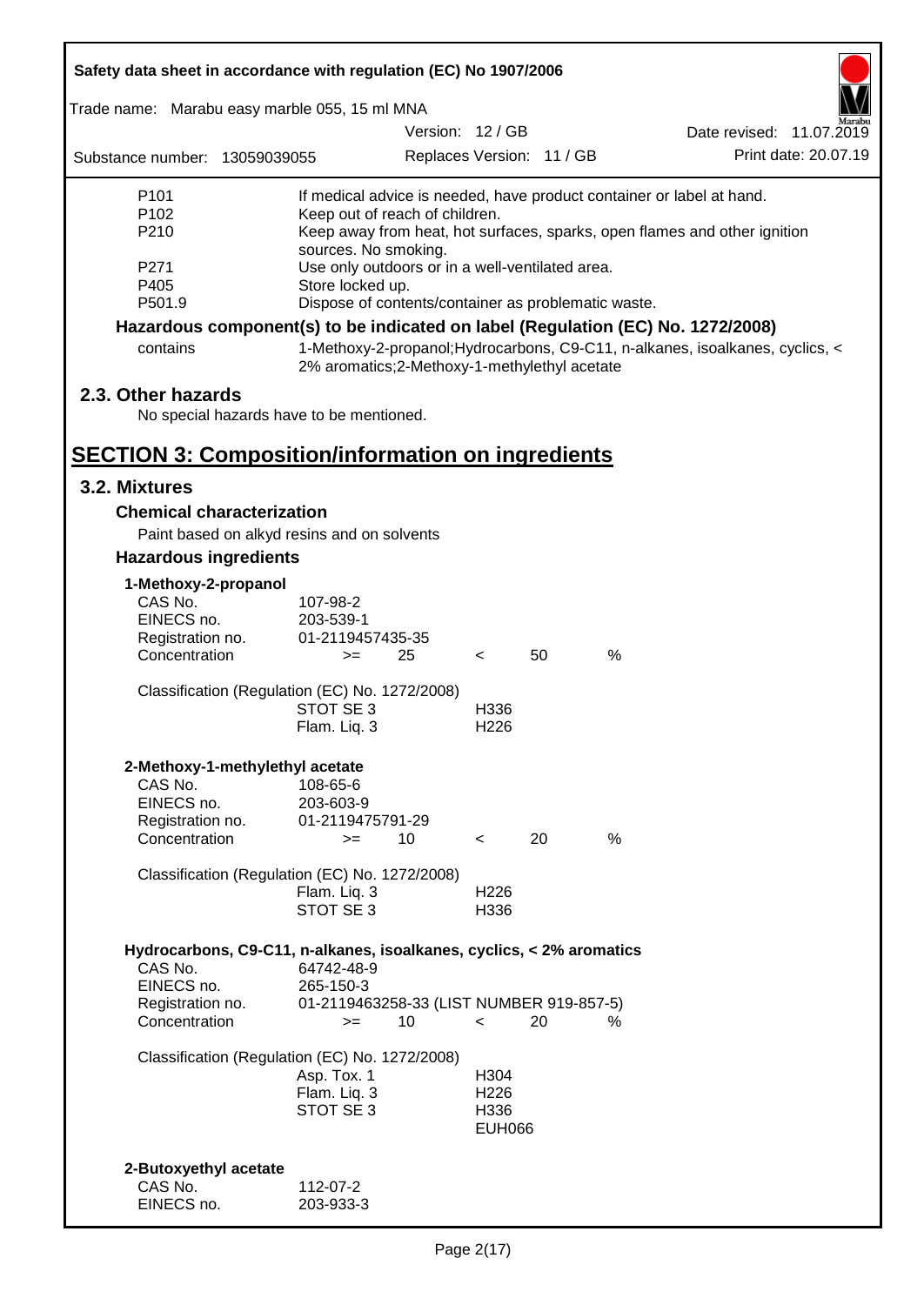| Safety data sheet in accordance with regulation (EC) No 1907/2006<br>Trade name: Marabu easy marble 055, 15 ml MNA |                                                                      | Version: 12 / GB |                                                                      |                           |               | Date revised: 11.07.2019 | Aarabu               |
|--------------------------------------------------------------------------------------------------------------------|----------------------------------------------------------------------|------------------|----------------------------------------------------------------------|---------------------------|---------------|--------------------------|----------------------|
| Substance number: 13059039055                                                                                      |                                                                      |                  |                                                                      | Replaces Version: 11 / GB |               |                          | Print date: 20.07.19 |
| Registration no.<br>Concentration                                                                                  | 01-2119475112-47<br>$>=$                                             | 1                | $\lt$                                                                | 10                        | $\frac{0}{0}$ |                          |                      |
| Classification (Regulation (EC) No. 1272/2008)                                                                     | Acute Tox. 4<br>Acute Tox. 4<br>Acute Tox. 4                         |                  | H332<br>H312<br>H302                                                 |                           |               |                          |                      |
| 2-Methoxypropanol<br>CAS No.<br>EINECS no.<br>Concentration                                                        | 1589-47-5<br>216-455-5<br>$>=$                                       | 0,1              | $\prec$                                                              | 0,3                       | $\%$          |                          |                      |
| Classification (Regulation (EC) No. 1272/2008)                                                                     | Skin Irrit, 2<br>STOT SE 3<br>Repr. 1B<br>Flam. Liq. 3<br>Eye Dam. 1 |                  | H <sub>315</sub><br>H335<br><b>H360D</b><br>H <sub>226</sub><br>H318 |                           |               |                          |                      |

# **SECTION 4: First aid measures**

# **4.1. Description of first aid measures**

# **General information**

In all cases of doubt, or when symptoms persist, seek medical attention. Never give anything by mouth to an unconscious person. If unconscious place in recovery position and seek medical advice.

## **After inhalation**

Remove to fresh air, keep patient warm and at rest. If breathing is irregular or stopped, administer artificial respiration.

## **After skin contact**

Remove contaminated clothing. Wash skin thoroughly with soap and water or use recognised skin cleanser. Do NOT use solvents or thinners.

## **After eye contact**

Remove contact lenses, irrigate copiously with clean, fresh water, holding the eyelids apart for at least 10 minutes and seek immediate medical advice.

## **After ingestion**

If accidentally swallowed rinse the mouth with plenty of water (only if the person is conscious) and obtain immediate medical attention. Keep at rest. Do NOT induce vomiting.

#### **4.2. Most important symptoms and effects, both acute and delayed** Until now no symptoms known so far.

# **4.3. Indication of any immediate medical attention and special treatment needed**

# **Hints for the physician / treatment**

Treat symptomatically

# **SECTION 5: Firefighting measures**

# **5.1. Extinguishing media**

# **Suitable extinguishing media**

Recommended: alcohol resistant foam, CO2, powders, water spray/mist, Not be used for safety reasons: water jet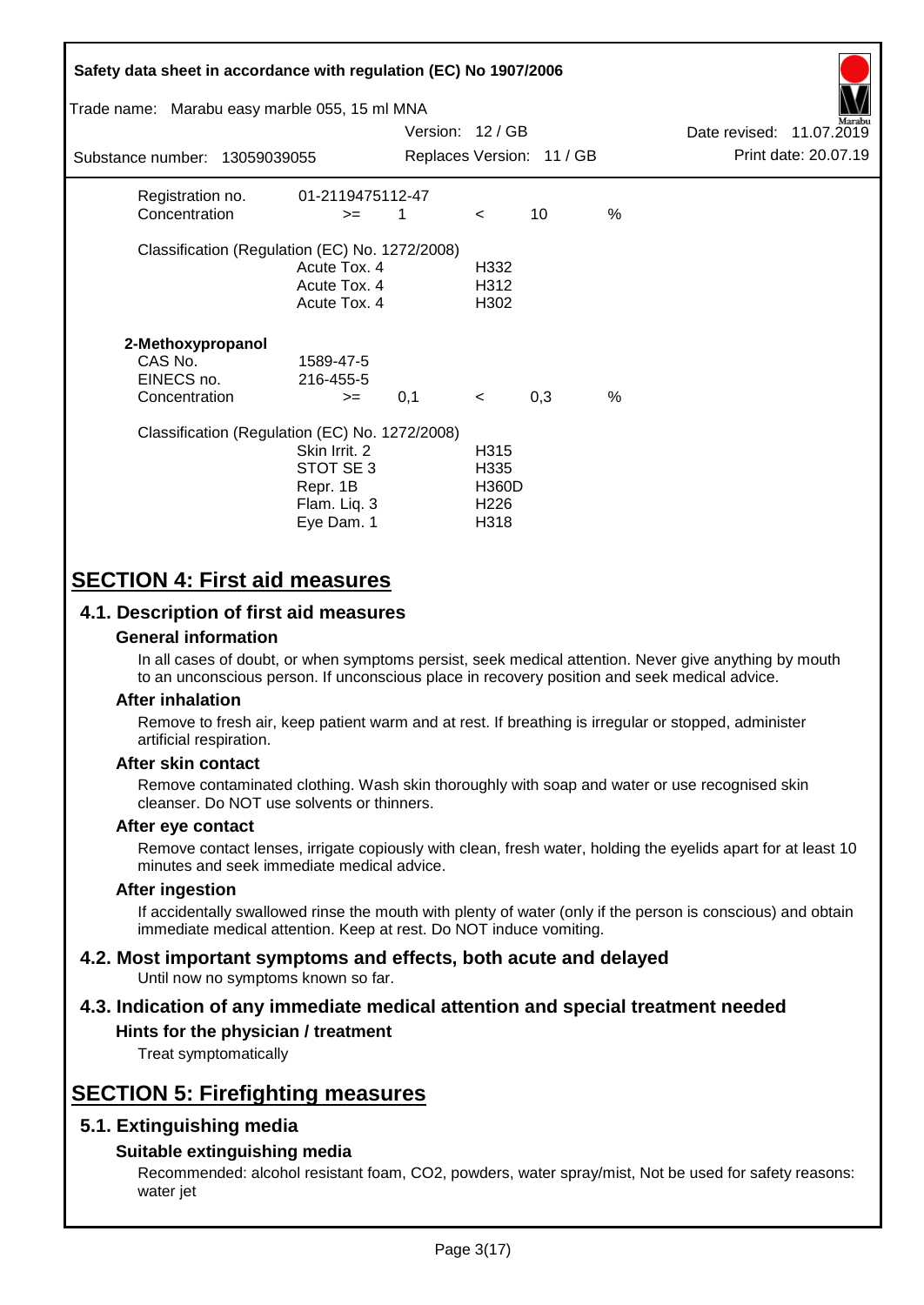**Safety data sheet in accordance with regulation (EC) No 1907/2006**

Trade name: Marabu easy marble 055, 15 ml MNA

Version: 12 / GB

Replaces Version: 11 / GB Print date: 20.07.19 Date revised: 11.07.2019

Substance number: 13059039055

# **5.2. Special hazards arising from the substance or mixture**

In the event of fire the following can be released: Carbon monoxide (CO); Carbon dioxide (CO2); dense black smoke; Nitrogen oxides (NOx)

# **5.3. Advice for firefighters**

# **Special protective equipment for fire-fighting**

Cool closed containers exposed to fire with water. Do not allow run-off from fire fighting to enter drains or water courses.

# **SECTION 6: Accidental release measures**

# **6.1. Personal precautions, protective equipment and emergency procedures**

Exclude sources of ignition and ventilate the area. Avoid breathing vapours. Refer to protective measures listed in Sections 7 and 8.

# **6.2. Environmental precautions**

Do not allow to enter drains or waterways. If the product contaminates lakes, rivers or sewage, inform appropriate authorities in accordance with local regulations.

# **6.3. Methods and material for containment and cleaning up**

Contain and collect spillage with non-combustible absorbent materials, e.g. sand, earth, vermiculite, diatomaceous earth and place in container for disposal according to local regulations (see section 13). Clean preferably with a detergent - avoid use of solvents.

# **6.4. Reference to other sections**

Information regarding Safe handling, see Section 7. Information regarding personal protective measures, see Section 8. Information regarding waste disposal, see Section 13.

# **SECTION 7: Handling and storage**

# **7.1. Precautions for safe handling**

# **Advice on safe handling**

Prevent the creation of flammable or explosive concentrations of vapour in air and avoid vapour concentration higher than the occupational exposure limits. In addition, the product should only be used in areas from which all naked lights and other sources of ignition have been excluded. Electrical equipment should be protected to the appropriate standard. Mixture may charge electrostatically: always use earthing leads when transferring from one container to another. Operators should wear anti-static footwear and clothing and floors should be of the conducting type. Isolate from sources of heat, sparks and open flame. No sparking tools should be used. Avoid skin and eye contact. Avoid the inhalation of particulates and spray mist arising from the application of this mixture. Smoking, eating and drinking shall be prohibited in application area. For personal protection see Section 8. Never use pressure to empty: container is not a pressure vessel. Always keep in containers of same material as the original one. Comply with the health and safety at work laws. Do not allow to enter drains or water courses.

# **Advice on protection against fire and explosion**

Vapours are heavier than air and may spread along floors. Vapours may form explosive mixtures with air.

# **Classification of fires / temperature class / Ignition group / Dust explosion class**

Temperature class T4

Classification of fires B (Combustible liquid substances)

# **7.2. Conditions for safe storage, including any incompatibilities Requirements for storage rooms and vessels**

Electrical installations/working materials must comply with the local applied technological safety standards. Storage rooms in which filling operations take place must have a conducting floor. Store in accordance with national regulation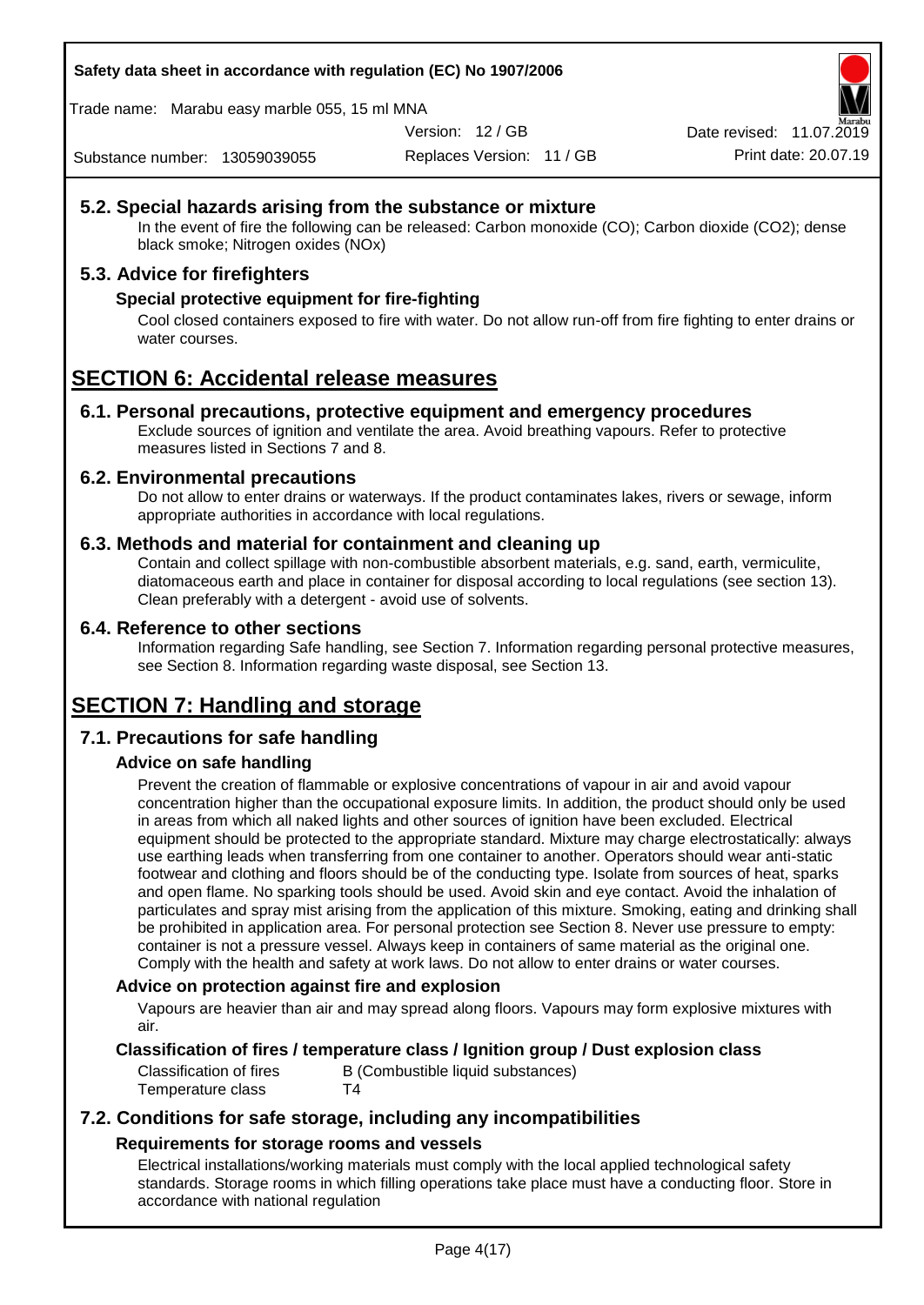| Safety data sheet in accordance with regulation (EC) No 1907/2006                               |            |                                        |            |                                                                                                                                                                                                                |  |
|-------------------------------------------------------------------------------------------------|------------|----------------------------------------|------------|----------------------------------------------------------------------------------------------------------------------------------------------------------------------------------------------------------------|--|
| Trade name: Marabu easy marble 055, 15 ml MNA                                                   |            |                                        |            |                                                                                                                                                                                                                |  |
|                                                                                                 |            | Version: 12/GB                         |            | Aarabu<br>Date revised: 11.07.2019                                                                                                                                                                             |  |
| Substance number: 13059039055                                                                   |            | Replaces Version: 11 / GB              |            | Print date: 20.07.19                                                                                                                                                                                           |  |
| Hints on storage assembly                                                                       |            |                                        |            |                                                                                                                                                                                                                |  |
| Store away from oxidising agents, from strongly alkaline and strongly acid materials.           |            |                                        |            |                                                                                                                                                                                                                |  |
| <b>Further information on storage conditions</b>                                                |            |                                        |            |                                                                                                                                                                                                                |  |
| Observe label precautions. Store between 15 and 30 °C in a dry, well ventilated place away from |            |                                        |            |                                                                                                                                                                                                                |  |
| kept upright to prevent leakage.                                                                |            |                                        |            | sources of heat and direct sunlight. Keep container tightly closed. Keep away from sources of ignition.<br>No smoking. Prevent unauthorised access. Containers which are opened must be carefully resealed and |  |
| 7.3. Specific end use(s)<br>Paint                                                               |            |                                        |            |                                                                                                                                                                                                                |  |
| <b>SECTION 8: Exposure controls/personal protection ***</b>                                     |            |                                        |            |                                                                                                                                                                                                                |  |
| 8.1. Control parameters                                                                         |            |                                        |            |                                                                                                                                                                                                                |  |
| <b>Exposure limit values ***</b>                                                                |            |                                        |            |                                                                                                                                                                                                                |  |
| 2-Methoxy-1-methylethyl acetate<br>List                                                         | EH40       |                                        |            |                                                                                                                                                                                                                |  |
| <b>Type</b>                                                                                     | WEL        |                                        |            |                                                                                                                                                                                                                |  |
| Value                                                                                           | 274        | mg/m <sup>3</sup>                      | 50         | ppm(V)                                                                                                                                                                                                         |  |
| Short term exposure limit                                                                       | 548        | mg/m <sup>3</sup>                      | 100        | ppm(V)                                                                                                                                                                                                         |  |
| Skin resorption / sensibilisation: Sk;                                                          |            | <b>Status: 2011</b>                    |            |                                                                                                                                                                                                                |  |
| 1-Methoxy-2-propanol                                                                            |            |                                        |            |                                                                                                                                                                                                                |  |
| List                                                                                            | EH40       |                                        |            |                                                                                                                                                                                                                |  |
| <b>Type</b>                                                                                     | WEL        |                                        |            |                                                                                                                                                                                                                |  |
| Value<br>Short term exposure limit                                                              | 375<br>560 | mg/m <sup>3</sup><br>mg/m <sup>3</sup> | 100<br>150 | ppm(V)<br>ppm(V)                                                                                                                                                                                               |  |
| Skin resorption / sensibilisation: Sk;                                                          |            | <b>Status: 2011</b>                    |            |                                                                                                                                                                                                                |  |
| 2-Butoxyethyl acetate                                                                           |            |                                        |            |                                                                                                                                                                                                                |  |
| List                                                                                            | EH40       |                                        |            |                                                                                                                                                                                                                |  |
| Type                                                                                            | WEL        |                                        |            |                                                                                                                                                                                                                |  |
| Value                                                                                           | 133        |                                        | 20         | ppm(V)                                                                                                                                                                                                         |  |
| Short term exposure limit                                                                       | 332        |                                        | 50         | ppm(V)                                                                                                                                                                                                         |  |
| Skin resorption / sensibilisation: Sk;                                                          |            | <b>Status: 2011</b>                    |            |                                                                                                                                                                                                                |  |
| Derived No/Minimal Effect Levels (DNEL/DMEL) ***                                                |            |                                        |            |                                                                                                                                                                                                                |  |
| 2-Methoxy-1-methylethyl acetate                                                                 |            |                                        |            |                                                                                                                                                                                                                |  |
| Type of value                                                                                   |            | Derived No Effect Level (DNEL)         |            |                                                                                                                                                                                                                |  |
| Reference group<br>Duration of exposure                                                         |            | Worker<br>Long term                    |            |                                                                                                                                                                                                                |  |
| Route of exposure                                                                               | dermal     |                                        |            |                                                                                                                                                                                                                |  |
| Mode of action                                                                                  |            | Systemic effects                       |            |                                                                                                                                                                                                                |  |
| Concentration                                                                                   |            | 796                                    |            | mg/kg/d                                                                                                                                                                                                        |  |
| Type of value                                                                                   |            | Derived No Effect Level (DNEL)         |            |                                                                                                                                                                                                                |  |
| Reference group                                                                                 |            | Worker                                 |            |                                                                                                                                                                                                                |  |
| Duration of exposure                                                                            |            | Long term                              |            |                                                                                                                                                                                                                |  |
| Route of exposure                                                                               |            | inhalative                             |            |                                                                                                                                                                                                                |  |
| Mode of action<br>Concentration                                                                 |            | Systemic effects<br>275                |            | mg/m <sup>3</sup>                                                                                                                                                                                              |  |
| Type of value                                                                                   |            | Derived No Effect Level (DNEL)         |            |                                                                                                                                                                                                                |  |
| Reference group                                                                                 |            | Consumer                               |            |                                                                                                                                                                                                                |  |
| Duration of exposure                                                                            |            | Long term                              |            |                                                                                                                                                                                                                |  |
| Route of exposure                                                                               | dermal     |                                        |            |                                                                                                                                                                                                                |  |
| Mode of action                                                                                  |            | Systemic effects                       |            |                                                                                                                                                                                                                |  |
| Concentration                                                                                   |            | 320                                    |            | mg/kg/d                                                                                                                                                                                                        |  |

 $\Gamma$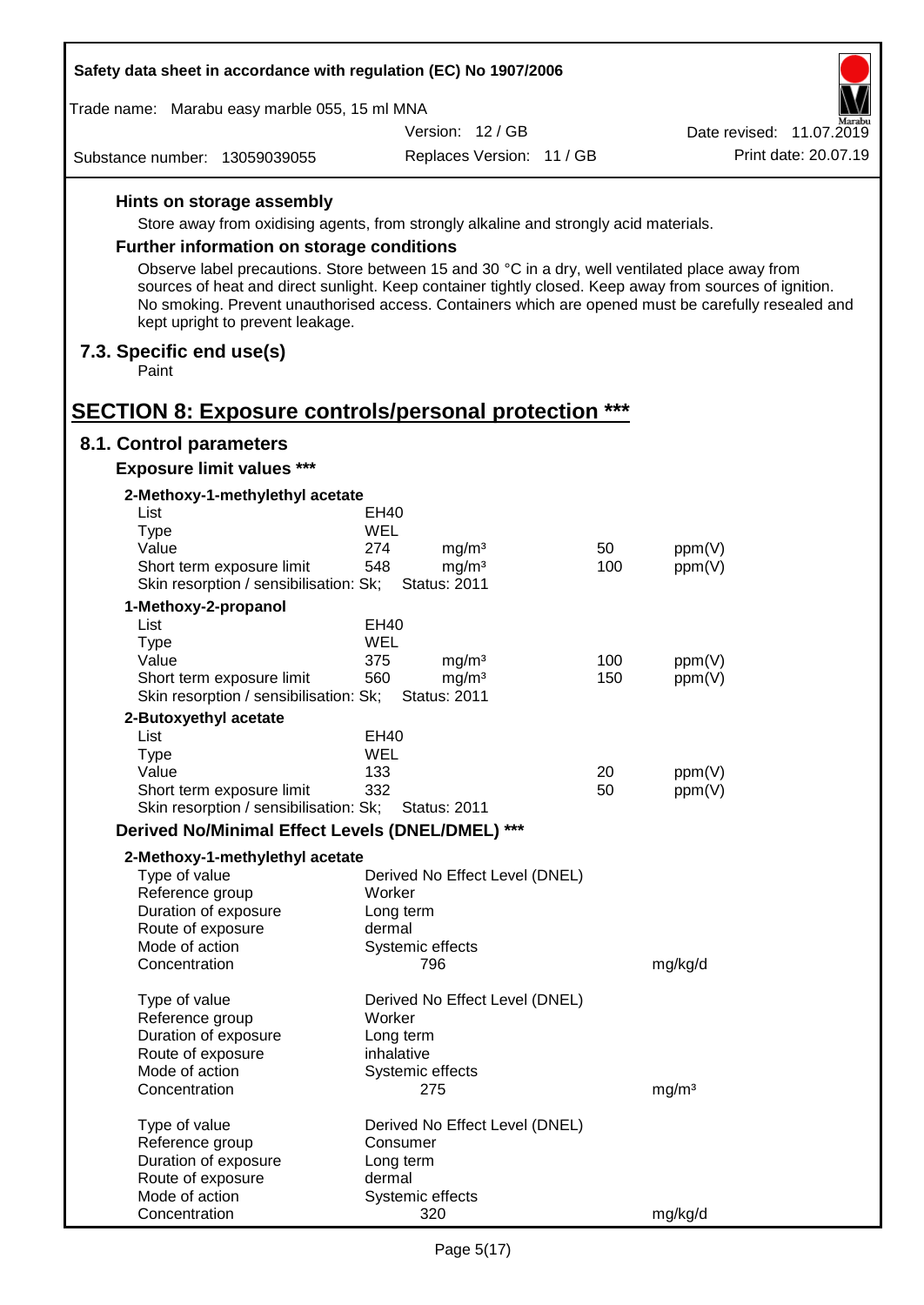| Safety data sheet in accordance with regulation (EC) No 1907/2006 |                                                         |                                                  |
|-------------------------------------------------------------------|---------------------------------------------------------|--------------------------------------------------|
| Trade name: Marabu easy marble 055, 15 ml MNA                     |                                                         |                                                  |
| Substance number: 13059039055                                     | Version: 12/GB<br>Replaces Version: 11 / GB             | Date revised: 11.07.2019<br>Print date: 20.07.19 |
|                                                                   |                                                         |                                                  |
| Type of value                                                     | Derived No Effect Level (DNEL)                          |                                                  |
| Reference group                                                   | Consumer                                                |                                                  |
| Duration of exposure                                              | Long term                                               |                                                  |
| Route of exposure                                                 | inhalative                                              |                                                  |
| Mode of action                                                    | Systemic effects                                        |                                                  |
| Concentration                                                     | 33                                                      | mg/m <sup>3</sup>                                |
| Type of value                                                     | Derived No Effect Level (DNEL)                          |                                                  |
| Reference group                                                   | Consumer                                                |                                                  |
| Duration of exposure                                              | Long term                                               |                                                  |
| Route of exposure                                                 | inhalative                                              |                                                  |
| Mode of action                                                    | Local effects                                           |                                                  |
| Concentration                                                     | 33                                                      | mg/m <sup>3</sup>                                |
| Type of value                                                     | Derived No Effect Level (DNEL)                          |                                                  |
| Reference group                                                   | Consumer                                                |                                                  |
| Duration of exposure                                              | Long term                                               |                                                  |
| Route of exposure                                                 | oral                                                    |                                                  |
| Mode of action                                                    | Systemic effects                                        |                                                  |
| Concentration                                                     | 36                                                      | mg/kg/d                                          |
| Type of value                                                     | Derived No Effect Level (DNEL)                          |                                                  |
| Reference group                                                   | Worker                                                  |                                                  |
| Duration of exposure                                              | Lifetime                                                |                                                  |
| Route of exposure                                                 | inhalative                                              |                                                  |
| Mode of action                                                    | Local effects                                           |                                                  |
| Concentration                                                     | 550                                                     | mg/m <sup>3</sup>                                |
| 2-Butoxyethyl acetate                                             |                                                         |                                                  |
| Reference substance                                               | 2-Butoxyethyl acetate                                   |                                                  |
| Type of value                                                     | Derived No Effect Level (DNEL)                          |                                                  |
| Reference group                                                   | Worker                                                  |                                                  |
| Duration of exposure                                              | Long term                                               |                                                  |
| Route of exposure                                                 | inhalative                                              |                                                  |
| Mode of action                                                    | Systemic effects                                        |                                                  |
| Concentration                                                     | 133                                                     | mg/m <sup>3</sup>                                |
|                                                                   | 2-Butoxyethyl acetate                                   |                                                  |
| Type of value                                                     | Derived No Effect Level (DNEL)                          |                                                  |
| Reference group                                                   | Worker                                                  |                                                  |
| Duration of exposure                                              | Short term                                              |                                                  |
| Route of exposure                                                 | inhalative                                              |                                                  |
| Mode of action                                                    | Local effects                                           |                                                  |
| Concentration                                                     | 333                                                     | mg/m <sup>3</sup>                                |
|                                                                   | 2-Butoxyethyl acetate                                   |                                                  |
| Type of value                                                     | Derived No Effect Level (DNEL)                          |                                                  |
| Reference group                                                   | Worker                                                  |                                                  |
| Duration of exposure                                              | Long term                                               |                                                  |
| Route of exposure                                                 | dermal                                                  |                                                  |
| Mode of action                                                    | Systemic effects                                        |                                                  |
| Concentration                                                     | 169                                                     | mg/kg/d                                          |
|                                                                   |                                                         |                                                  |
| Type of value                                                     | 2-Butoxyethyl acetate<br>Derived No Effect Level (DNEL) |                                                  |
| Reference group                                                   | Worker                                                  |                                                  |
|                                                                   |                                                         |                                                  |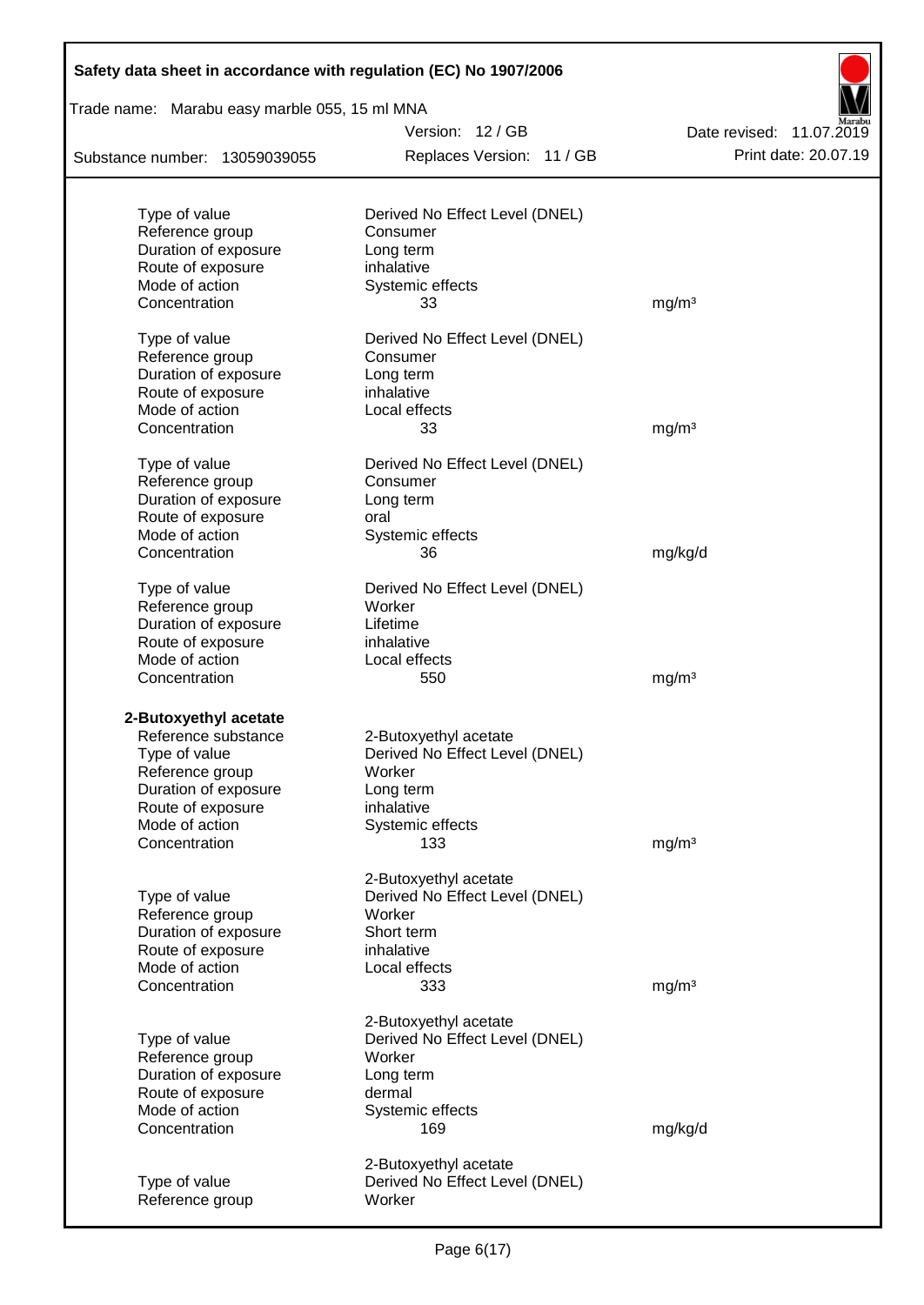| Safety data sheet in accordance with regulation (EC) No 1907/2006 |                                                             |                          |  |  |  |  |
|-------------------------------------------------------------------|-------------------------------------------------------------|--------------------------|--|--|--|--|
| Trade name: Marabu easy marble 055, 15 ml MNA                     |                                                             |                          |  |  |  |  |
|                                                                   | Version: 12/GB                                              | Date revised: 11.07.2019 |  |  |  |  |
| Substance number: 13059039055                                     | Replaces Version: 11 / GB                                   | Print date: 20.07.19     |  |  |  |  |
| Duration of exposure                                              | Short term                                                  |                          |  |  |  |  |
| Route of exposure                                                 | dermal                                                      |                          |  |  |  |  |
| Mode of action                                                    | Systemic effects                                            |                          |  |  |  |  |
| Concentration                                                     | 120                                                         | mg/kg/d                  |  |  |  |  |
|                                                                   | 2-Butoxyethyl acetate                                       |                          |  |  |  |  |
| Type of value                                                     | Derived No Effect Level (DNEL)                              |                          |  |  |  |  |
| Reference group                                                   | <b>General Population</b>                                   |                          |  |  |  |  |
| Duration of exposure<br>Route of exposure                         | Long term<br>inhalative                                     |                          |  |  |  |  |
| Mode of action                                                    | Systemic effects                                            |                          |  |  |  |  |
| Concentration                                                     | 80                                                          | mg/m <sup>3</sup>        |  |  |  |  |
|                                                                   |                                                             |                          |  |  |  |  |
|                                                                   | 2-Butoxyethyl acetate                                       |                          |  |  |  |  |
| Type of value                                                     | Derived No Effect Level (DNEL)                              |                          |  |  |  |  |
| Reference group                                                   | <b>General Population</b>                                   |                          |  |  |  |  |
| Duration of exposure<br>Route of exposure                         | Short term<br>inhalative                                    |                          |  |  |  |  |
| Mode of action                                                    | Local effects                                               |                          |  |  |  |  |
| Concentration                                                     | 200                                                         | mg/m <sup>3</sup>        |  |  |  |  |
|                                                                   |                                                             |                          |  |  |  |  |
|                                                                   | 2-Butoxyethyl acetate                                       |                          |  |  |  |  |
| Type of value                                                     | Derived No Effect Level (DNEL)                              |                          |  |  |  |  |
| Reference group                                                   | <b>General Population</b>                                   |                          |  |  |  |  |
| Duration of exposure<br>Route of exposure                         | Long term<br>dermal                                         |                          |  |  |  |  |
| Mode of action                                                    | Systemic effects                                            |                          |  |  |  |  |
| Concentration                                                     | 102                                                         | mg/kg/d                  |  |  |  |  |
|                                                                   | 2-Butoxyethyl acetate                                       |                          |  |  |  |  |
| Type of value                                                     | Derived No Effect Level (DNEL)                              |                          |  |  |  |  |
| Reference group                                                   | <b>General Population</b>                                   |                          |  |  |  |  |
| Duration of exposure                                              | Short term                                                  |                          |  |  |  |  |
| Route of exposure                                                 | dermal                                                      |                          |  |  |  |  |
| Mode of action                                                    | Systemic effects                                            |                          |  |  |  |  |
| Concentration                                                     | 72                                                          | mg/kg/d                  |  |  |  |  |
|                                                                   | 2-Butoxyethyl acetate                                       |                          |  |  |  |  |
| Type of value                                                     | Derived No Effect Level (DNEL)                              |                          |  |  |  |  |
| Reference group                                                   | <b>General Population</b>                                   |                          |  |  |  |  |
| Duration of exposure                                              | Long term                                                   |                          |  |  |  |  |
| Route of exposure                                                 | oral                                                        |                          |  |  |  |  |
| Mode of action<br>Concentration                                   | Systemic effects<br>8,6                                     | mg/kg/d                  |  |  |  |  |
|                                                                   |                                                             |                          |  |  |  |  |
|                                                                   | 2-Butoxyethyl acetate                                       |                          |  |  |  |  |
| Type of value<br>Reference group                                  | Derived No Effect Level (DNEL)<br><b>General Population</b> |                          |  |  |  |  |
| Duration of exposure                                              | Short term                                                  |                          |  |  |  |  |
| Route of exposure                                                 | oral                                                        |                          |  |  |  |  |
| Mode of action                                                    | Systemic effects                                            |                          |  |  |  |  |
| Concentration                                                     | 36                                                          | mg/kg/d                  |  |  |  |  |
| 1-Methoxy-2-propanol                                              |                                                             |                          |  |  |  |  |
| Type of value                                                     | Derived No Effect Level (DNEL)                              |                          |  |  |  |  |
| Reference group                                                   | Worker                                                      |                          |  |  |  |  |
| Duration of exposure                                              | Acute                                                       |                          |  |  |  |  |
|                                                                   |                                                             |                          |  |  |  |  |

Ī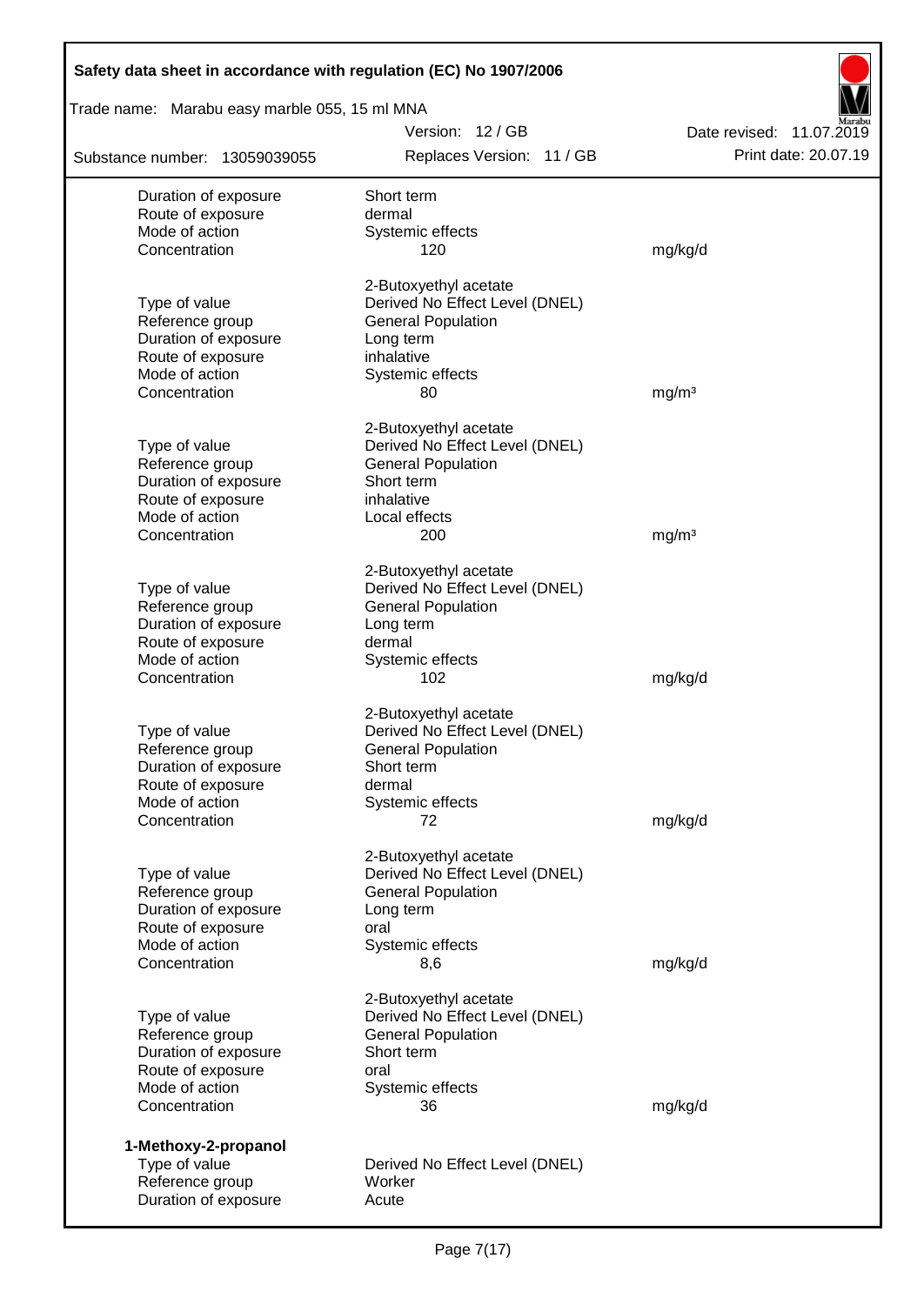| Safety data sheet in accordance with regulation (EC) No 1907/2006 |                                                                      |                          |
|-------------------------------------------------------------------|----------------------------------------------------------------------|--------------------------|
| Trade name: Marabu easy marble 055, 15 ml MNA                     |                                                                      |                          |
|                                                                   | Version: 12/GB                                                       | Date revised: 11.07.2019 |
| Substance number: 13059039055                                     | Replaces Version: 11 / GB                                            | Print date: 20.07.19     |
| Route of exposure                                                 | inhalative                                                           |                          |
| Mode of action                                                    | Local effects                                                        |                          |
| Concentration                                                     | 553,5                                                                | mg/m <sup>3</sup>        |
| Type of value                                                     | Derived No Effect Level (DNEL)                                       |                          |
| Reference group                                                   | Worker                                                               |                          |
| Duration of exposure                                              | Long term                                                            |                          |
| Route of exposure                                                 | dermal                                                               |                          |
| Mode of action                                                    | Systemic effects                                                     |                          |
| Concentration                                                     | 50,6                                                                 | mg/person/<br>d          |
| Type of value                                                     | Derived No Effect Level (DNEL)                                       |                          |
| Reference group                                                   | Worker                                                               |                          |
| Duration of exposure                                              | Long term                                                            |                          |
| Route of exposure                                                 | inhalative                                                           |                          |
| Mode of action                                                    | Systemic effects                                                     |                          |
| Concentration                                                     | 369                                                                  | mg/m <sup>3</sup>        |
| Type of value                                                     | Derived No Effect Level (DNEL)                                       |                          |
| Reference group                                                   | <b>General Population</b>                                            |                          |
| Duration of exposure                                              | Long term                                                            |                          |
| Route of exposure                                                 | dermal                                                               |                          |
| Mode of action                                                    | Systemic effects                                                     |                          |
| Concentration                                                     | 18,1                                                                 | mg/kg                    |
| Type of value                                                     | Derived No Effect Level (DNEL)                                       |                          |
| Reference group                                                   | <b>General Population</b>                                            |                          |
| Duration of exposure                                              | Long term                                                            |                          |
| Route of exposure                                                 | inhalative                                                           |                          |
| Mode of action                                                    | Systemic effects                                                     |                          |
| Concentration                                                     | 43,9                                                                 | mg/m <sup>3</sup>        |
| Type of value                                                     | Derived No Effect Level (DNEL)                                       |                          |
| Reference group                                                   | <b>General Population</b>                                            |                          |
| Duration of exposure                                              | Long term                                                            |                          |
| Route of exposure                                                 | oral                                                                 |                          |
| Mode of action                                                    | Systemic effects                                                     |                          |
| Concentration                                                     | 3,3                                                                  | mg/kg/d                  |
|                                                                   | Hydrocarbons, C9-C11, n-alkanes, isoalkanes, cyclics, < 2% aromatics |                          |
| Type of value                                                     | Derived No Effect Level (DNEL)                                       |                          |
| Reference group                                                   | Worker                                                               |                          |
| Duration of exposure                                              | Long term                                                            |                          |
| Route of exposure                                                 | dermal                                                               |                          |
| Mode of action                                                    | Systemic effects                                                     |                          |
| Concentration                                                     | 300                                                                  | mg/kg                    |
| Type of value                                                     | Derived No Effect Level (DNEL)                                       |                          |
| Reference group                                                   | Consumer                                                             |                          |
| Duration of exposure                                              | Long term                                                            |                          |
| Route of exposure                                                 | oral                                                                 |                          |
| Mode of action                                                    | Systemic effects                                                     |                          |
| Concentration                                                     | 300                                                                  | mg/kg                    |
| Type of value                                                     | Derived No Effect Level (DNEL)                                       |                          |
| Reference group                                                   | Consumer                                                             |                          |
|                                                                   |                                                                      |                          |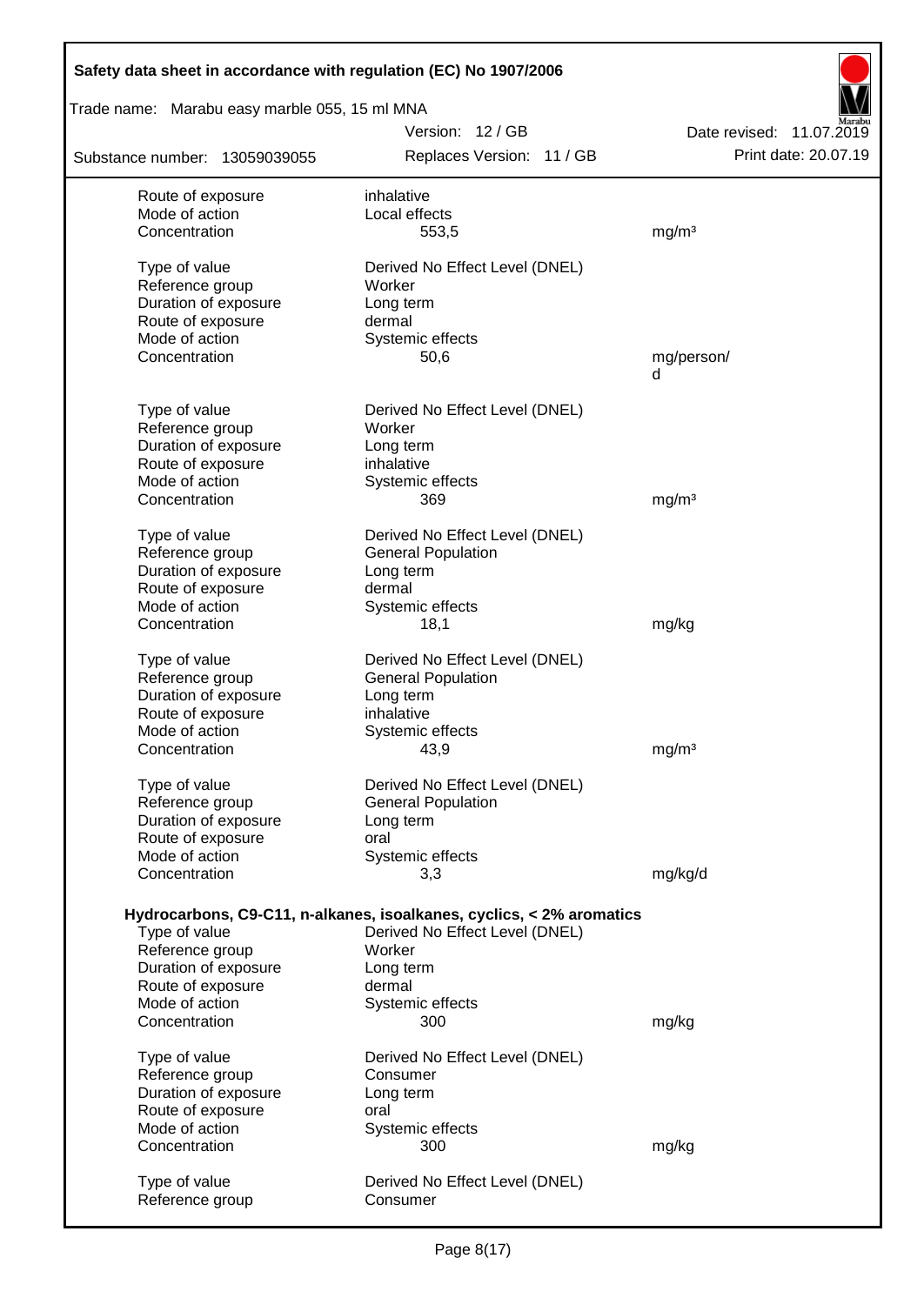| Safety data sheet in accordance with regulation (EC) No 1907/2006 |                                 |                          |  |  |  |
|-------------------------------------------------------------------|---------------------------------|--------------------------|--|--|--|
| Trade name: Marabu easy marble 055, 15 ml MNA                     |                                 |                          |  |  |  |
|                                                                   | Version: 12/GB                  | Date revised: 11.07.2019 |  |  |  |
| Substance number: 13059039055                                     | Replaces Version: 11 / GB       | Print date: 20.07.19     |  |  |  |
| Duration of exposure                                              | Long term                       |                          |  |  |  |
| Route of exposure                                                 | dermal                          |                          |  |  |  |
| Mode of action                                                    | Systemic effects                |                          |  |  |  |
| Concentration                                                     | 300                             | mg/kg                    |  |  |  |
| Type of value                                                     | Derived No Effect Level (DNEL)  |                          |  |  |  |
| Reference group                                                   | Consumer                        |                          |  |  |  |
| Duration of exposure                                              | Long term                       |                          |  |  |  |
| Route of exposure                                                 | inhalative                      |                          |  |  |  |
| Mode of action                                                    | Systemic effects                |                          |  |  |  |
| Concentration                                                     | 900                             | mg/m <sup>3</sup>        |  |  |  |
| Type of value                                                     | Derived No Effect Level (DNEL)  |                          |  |  |  |
| Reference group                                                   | Worker                          |                          |  |  |  |
| Duration of exposure                                              | Long term                       |                          |  |  |  |
| Route of exposure                                                 | inhalative                      |                          |  |  |  |
| Mode of action                                                    | Systemic effects                |                          |  |  |  |
| Concentration                                                     | 1500                            | mg/m <sup>3</sup>        |  |  |  |
| <b>Predicted No Effect Concentration (PNEC)</b>                   |                                 |                          |  |  |  |
| 2-Methoxy-1-methylethyl acetate                                   |                                 |                          |  |  |  |
| Reference substance                                               | 2-Methoxy-1-methylethyl acetate |                          |  |  |  |
| Type of value                                                     | <b>PNEC</b>                     |                          |  |  |  |
| <b>Type</b>                                                       | Freshwater                      |                          |  |  |  |
| Concentration                                                     | 0,635                           | mg/l                     |  |  |  |
|                                                                   |                                 |                          |  |  |  |
| Type of value                                                     | <b>PNEC</b>                     |                          |  |  |  |
| Type<br>Concentration                                             | Freshwater sediment<br>3,29     |                          |  |  |  |
|                                                                   |                                 | mg/kg                    |  |  |  |
| Type of value                                                     | <b>PNEC</b>                     |                          |  |  |  |
| Type                                                              | Soil                            |                          |  |  |  |
| Concentration                                                     | 0,29                            | mg/kg                    |  |  |  |
| Source                                                            | Literature value                |                          |  |  |  |
| Type of value                                                     | <b>PNEC</b>                     |                          |  |  |  |
| <b>Type</b>                                                       | Sewage treatment plant (STP)    |                          |  |  |  |
| Concentration                                                     | 100                             | mg/l                     |  |  |  |
| Source                                                            | Literature value                |                          |  |  |  |
| Type of value                                                     | <b>PNEC</b>                     |                          |  |  |  |
| Type                                                              | Marine sediment                 |                          |  |  |  |
| Concentration                                                     | 0,329                           | mg/kg                    |  |  |  |
| Source                                                            | Literature value                |                          |  |  |  |
| Type of value                                                     | <b>PNEC</b>                     |                          |  |  |  |
| <b>Type</b>                                                       | Saltwater                       |                          |  |  |  |
| Concentration                                                     | 0,0635                          | mg/l                     |  |  |  |
|                                                                   |                                 |                          |  |  |  |
| 2-Butoxyethyl acetate                                             |                                 |                          |  |  |  |
| Reference substance                                               | 2-Butoxyethyl acetate           |                          |  |  |  |
| Type of value                                                     | <b>PNEC</b><br>Water            |                          |  |  |  |
| <b>Type</b><br>Concentration                                      | 0,304                           | mg/l                     |  |  |  |
| Source                                                            | Literature value                |                          |  |  |  |
|                                                                   |                                 |                          |  |  |  |
|                                                                   | 2-Butoxyethyl acetate           |                          |  |  |  |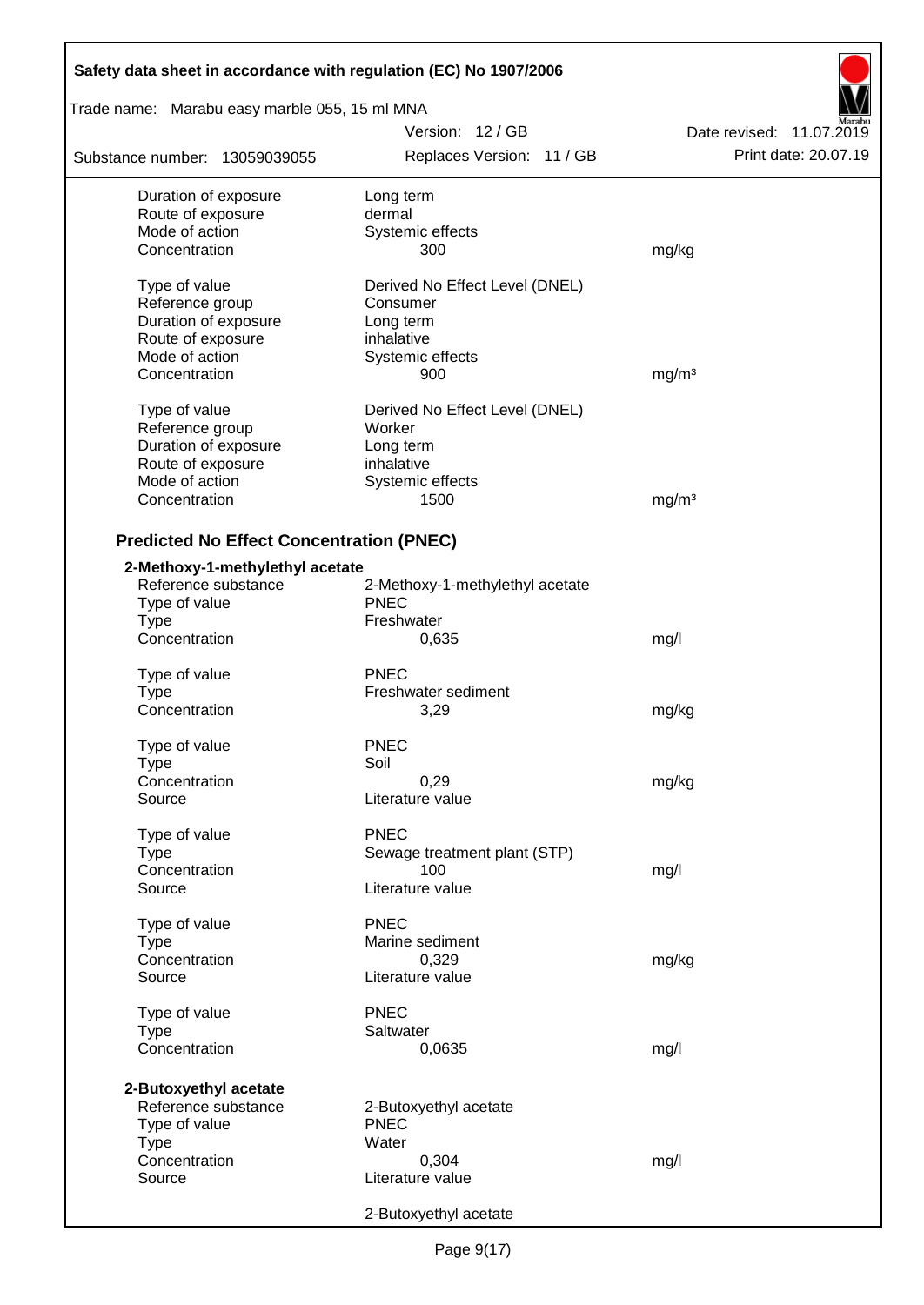| Trade name: Marabu easy marble 055, 15 ml MNA |                                      |                          |  |  |  |  |  |
|-----------------------------------------------|--------------------------------------|--------------------------|--|--|--|--|--|
|                                               | Version: 12 / GB                     | Date revised: 11.07.2019 |  |  |  |  |  |
| Substance number: 13059039055                 | Replaces Version: 11 / GB            | Print date: 20.07.19     |  |  |  |  |  |
| Type of value                                 | <b>PNEC</b>                          |                          |  |  |  |  |  |
| <b>Type</b>                                   | Aquatic                              |                          |  |  |  |  |  |
| Concentration                                 | 0,0304                               | g/l                      |  |  |  |  |  |
| Source                                        | Literature value                     |                          |  |  |  |  |  |
|                                               | 2-Butoxyethyl acetate                |                          |  |  |  |  |  |
| Type of value                                 | <b>PNEC</b>                          |                          |  |  |  |  |  |
| <b>Type</b><br>Concentration                  | Sediment<br>2,03                     |                          |  |  |  |  |  |
| Source                                        | Literature value                     | mg/kg                    |  |  |  |  |  |
|                                               |                                      |                          |  |  |  |  |  |
| Type of value                                 | 2-Butoxyethyl acetate<br><b>PNEC</b> |                          |  |  |  |  |  |
| <b>Type</b>                                   | Marine sediment                      |                          |  |  |  |  |  |
| Concentration                                 | 0,203                                | mg/kg                    |  |  |  |  |  |
| Source                                        | Literature value                     |                          |  |  |  |  |  |
|                                               | 2-Butoxyethyl acetate                |                          |  |  |  |  |  |
| Type of value                                 | <b>PNEC</b>                          |                          |  |  |  |  |  |
| <b>Type</b>                                   | Soil                                 |                          |  |  |  |  |  |
| Concentration                                 | 0,68                                 | mg/kg                    |  |  |  |  |  |
| Source                                        | Literature value                     |                          |  |  |  |  |  |
| 1-Methoxy-2-propanol                          |                                      |                          |  |  |  |  |  |
| Type of value                                 | PNEC                                 |                          |  |  |  |  |  |
| <b>Type</b>                                   | Freshwater                           |                          |  |  |  |  |  |
| Concentration                                 | 10                                   | mg/l                     |  |  |  |  |  |
| Type of value                                 | <b>PNEC</b>                          |                          |  |  |  |  |  |
| <b>Type</b>                                   | Water                                |                          |  |  |  |  |  |
| Concentration                                 | 41,6                                 | mg/kg                    |  |  |  |  |  |
| Type of value                                 | <b>PNEC</b>                          |                          |  |  |  |  |  |
| <b>Type</b>                                   | Sediment                             |                          |  |  |  |  |  |
| Concentration                                 | 41,6                                 | mg/kg                    |  |  |  |  |  |
| Type of value                                 | PNEC                                 |                          |  |  |  |  |  |
| <b>Type</b>                                   | Marine sediment                      |                          |  |  |  |  |  |
| Concentration                                 | 4,17                                 | mg/kg                    |  |  |  |  |  |
| Type of value                                 | <b>PNEC</b>                          |                          |  |  |  |  |  |
| <b>Type</b>                                   | Soil                                 |                          |  |  |  |  |  |
| Concentration                                 | 2,47                                 | mg/kg                    |  |  |  |  |  |
| Type of value                                 | <b>PNEC</b>                          |                          |  |  |  |  |  |
|                                               |                                      |                          |  |  |  |  |  |
| <b>Type</b><br>Concentration                  | Sewage treatment plant (STP)<br>100  | mg/l                     |  |  |  |  |  |

# **8.2. Exposure controls**

## **Exposure controls**

Provide adequate ventilation. Where reasonably practicable this should be achieved by the use of local exhaust ventilation and good general extraction. If these are not sufficient to maintain concentrations of particulates and solvent vapour below the OEL, suitable respiratory protection must be worn.

## **Respiratory protection**

If workers are exposed to concentrations above the exposure limit they must use appropriate, certified respirators. Full mask, filter A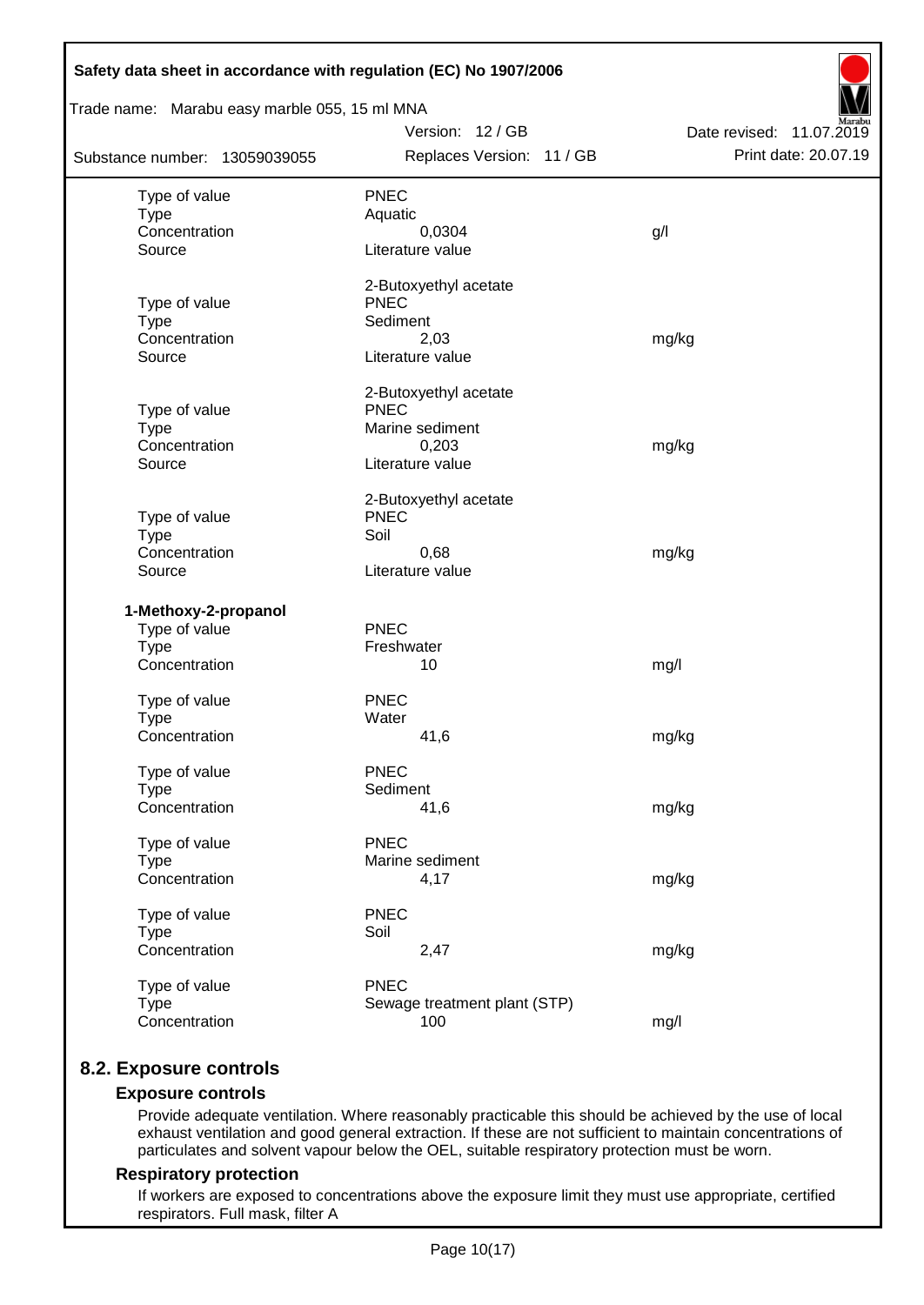| Safety data sheet in accordance with regulation (EC) No 1907/2006                                                     |                           |                           |                                                                                                      |
|-----------------------------------------------------------------------------------------------------------------------|---------------------------|---------------------------|------------------------------------------------------------------------------------------------------|
| Trade name: Marabu easy marble 055, 15 ml MNA                                                                         |                           |                           |                                                                                                      |
|                                                                                                                       | Version: 12 / GB          |                           | Date revised: 11.07.2019                                                                             |
| Substance number: 13059039055                                                                                         |                           | Replaces Version: 11 / GB | Print date: 20.07.19                                                                                 |
| <b>Hand protection</b>                                                                                                |                           |                           |                                                                                                      |
| There is no one glove material or combination of materials that will give unlimited resistance to any                 |                           |                           |                                                                                                      |
| individual or combination of chemicals.                                                                               |                           |                           |                                                                                                      |
| For prolonged or repeated handling nitrile rubber gloves with textile undergloves are required.<br>Material thickness | 0,5<br>mm<br>>            |                           |                                                                                                      |
| Breakthrough time                                                                                                     | 30<br>min<br>$\epsilon$   |                           |                                                                                                      |
| The breakthrough time must be greater than the end use time of the product.                                           |                           |                           |                                                                                                      |
| replacement must be followed.                                                                                         |                           |                           | The instructions and information provided by the glove manufacturer on use, storage, maintenance and |
| Gloves should be replaced regularly and if there is any sign of damage to the glove material.                         |                           |                           |                                                                                                      |
| Always ensure that gloves are free from defects and that they are stored and used correctly.                          |                           |                           |                                                                                                      |
| maintenance.                                                                                                          |                           |                           | The performance or effectiveness of the glove may be reduced by physical/ chemical damage and poor   |
| once exposure has occurred.                                                                                           |                           |                           | Barrier creams may help to protect the exposed areas of the skin, they should however not be applied |
| Eye protection                                                                                                        |                           |                           |                                                                                                      |
| Use safety eyewear designed to protect against splash of liquids.                                                     |                           |                           |                                                                                                      |
| <b>Body protection</b>                                                                                                |                           |                           |                                                                                                      |
| Cotton or cotton/synthetic overalls or coveralls are normally suitable.                                               |                           |                           |                                                                                                      |
|                                                                                                                       |                           |                           |                                                                                                      |
| <b>SECTION 9: Physical and chemical properties</b>                                                                    |                           |                           |                                                                                                      |
| 9.1. Information on basic physical and chemical properties                                                            |                           |                           |                                                                                                      |
| <b>Form</b><br><b>Colour</b>                                                                                          | liquid<br>coloured        |                           |                                                                                                      |
| <b>Odour</b>                                                                                                          | solvent-like              |                           |                                                                                                      |
| <b>Odour threshold</b>                                                                                                |                           |                           |                                                                                                      |
| Remarks                                                                                                               | No data available         |                           |                                                                                                      |
| pH value                                                                                                              |                           |                           |                                                                                                      |
| Remarks                                                                                                               | Not applicable            |                           |                                                                                                      |
| <b>Melting point</b>                                                                                                  |                           |                           |                                                                                                      |
| Remarks                                                                                                               | not determined            |                           |                                                                                                      |
| <b>Freezing point</b>                                                                                                 |                           |                           |                                                                                                      |
| Remarks                                                                                                               | not determined            |                           |                                                                                                      |
| Initial boiling point and boiling range                                                                               |                           |                           |                                                                                                      |
| Value                                                                                                                 | 120<br>appr.              |                           | $^{\circ}C$                                                                                          |
| Pressure                                                                                                              | 1.013                     | hPa                       |                                                                                                      |
| Source                                                                                                                | Literature value          |                           |                                                                                                      |
| <b>Flash point</b>                                                                                                    |                           |                           |                                                                                                      |
| Value<br>Method                                                                                                       | 30<br>ASTM D 6450 (CCCFP) |                           | $^{\circ}C$                                                                                          |
| Evaporation rate (ether $= 1$ ) :                                                                                     |                           |                           |                                                                                                      |
| Remarks                                                                                                               | not determined            |                           |                                                                                                      |
| <b>Flammability (solid, gas)</b>                                                                                      |                           |                           |                                                                                                      |
| Not applicable                                                                                                        |                           |                           |                                                                                                      |
| Upper/lower flammability or explosive limits                                                                          |                           |                           |                                                                                                      |
| Lower explosion limit                                                                                                 | 0,7<br>appr.              |                           | %(V)                                                                                                 |
| Upper explosion limit                                                                                                 | 13,7<br>appr.             |                           | %(V)                                                                                                 |
| Source                                                                                                                | Literature value          |                           |                                                                                                      |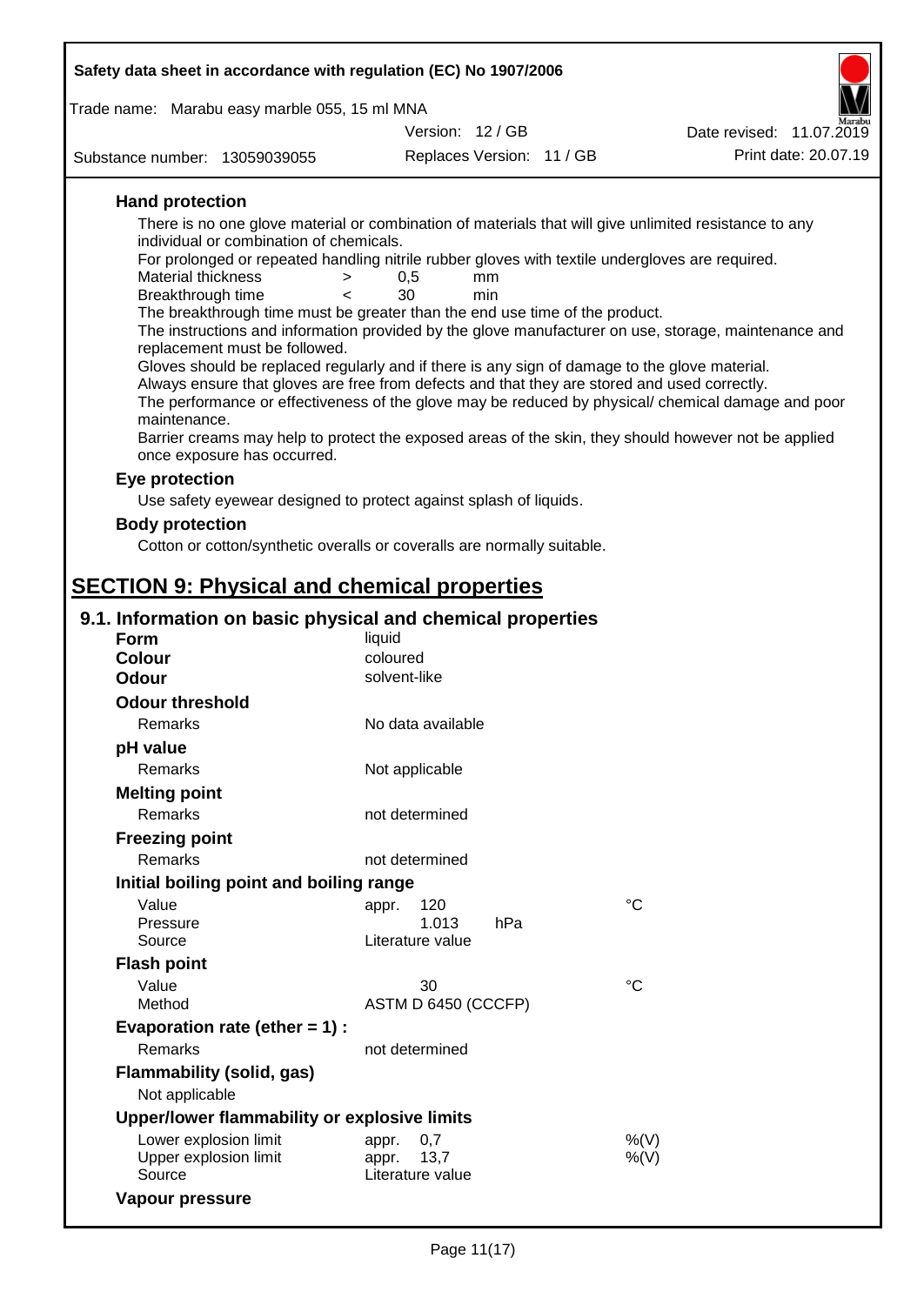| Safety data sheet in accordance with regulation (EC) No 1907/2006 |                                  |                 |    |                   |                             |
|-------------------------------------------------------------------|----------------------------------|-----------------|----|-------------------|-----------------------------|
| Trade name: Marabu easy marble 055, 15 ml MNA                     |                                  |                 |    |                   |                             |
|                                                                   | Version: 12 / GB                 |                 |    |                   | Date revised:<br>11.07.2019 |
| Substance number: 13059039055                                     | Replaces Version: 11 / GB        |                 |    |                   | Print date: 20.07.19        |
| Value                                                             | 8                                |                 |    | hPa               |                             |
| Temperature                                                       | 20                               | $\rm ^{\circ}C$ |    |                   |                             |
| Method                                                            | calculated                       |                 |    |                   |                             |
| <b>Vapour density</b>                                             |                                  |                 |    |                   |                             |
| <b>Remarks</b>                                                    | not determined                   |                 |    |                   |                             |
| <b>Density</b>                                                    |                                  |                 |    |                   |                             |
| Value                                                             | 0,96                             |                 |    | g/cm <sup>3</sup> |                             |
| Temperature<br>Method                                             | 20<br><b>DIN EN ISO 2811</b>     | $^{\circ}C$     |    |                   |                             |
| Solubility in water                                               |                                  |                 |    |                   |                             |
| Remarks                                                           | partially miscible               |                 |    |                   |                             |
| <b>Partition coefficient: n-octanol/water</b>                     |                                  |                 |    |                   |                             |
| Remarks                                                           |                                  |                 |    |                   |                             |
|                                                                   | Not applicable                   |                 |    |                   |                             |
| Ignition temperature<br>Value                                     |                                  |                 |    | $\rm ^{\circ}C$   |                             |
| Source                                                            | 200<br>appr.<br>Literature value |                 |    |                   |                             |
| <b>Viscosity</b>                                                  |                                  |                 |    |                   |                             |
|                                                                   |                                  |                 |    |                   |                             |
| dynamic<br>Value                                                  | 30                               | to              | 50 | mPa.s             |                             |
| Temperature                                                       | 40                               | $\rm ^{\circ}C$ |    |                   |                             |
| <b>Efflux time</b>                                                |                                  |                 |    |                   |                             |
| Value                                                             | 25                               | to              | 70 | S                 |                             |
| Temperature                                                       | 20                               | $\rm ^{\circ}C$ |    |                   |                             |
| Method                                                            | DIN 53211 4 mm                   |                 |    |                   |                             |
| <b>Explosive properties</b>                                       |                                  |                 |    |                   |                             |
| evaluation                                                        | no                               |                 |    |                   |                             |
| <b>Oxidising properties</b>                                       |                                  |                 |    |                   |                             |
| evaluation                                                        | None known                       |                 |    |                   |                             |
| 9.2. Other information                                            |                                  |                 |    |                   |                             |

# **Other information**

The physical specifications are approximate values and refer to the used safety relevant component(s).

# **SECTION 10: Stability and reactivity**

# **10.1. Reactivity**

No hazardous reactions when stored and handled according to prescribed instructions.

# **10.2. Chemical stability**

Stable under recommended storage and handling conditions (see section 7).

# **10.3. Possibility of hazardous reactions**

Keep away from oxidising agents, strongly alkaline and strongly acid materials in order to avoid exothermic reactions.

# **10.4. Conditions to avoid**

When exposed to high temperatures may produce hazardous decomposition products.

# **10.5. Incompatible materials**

No hazardous reactions when stored and handled according to prescribed instructions.

# **10.6. Hazardous decomposition products**

See chapter 5.2 (Firefighting measures - Special hazards arising from the substance or mixture).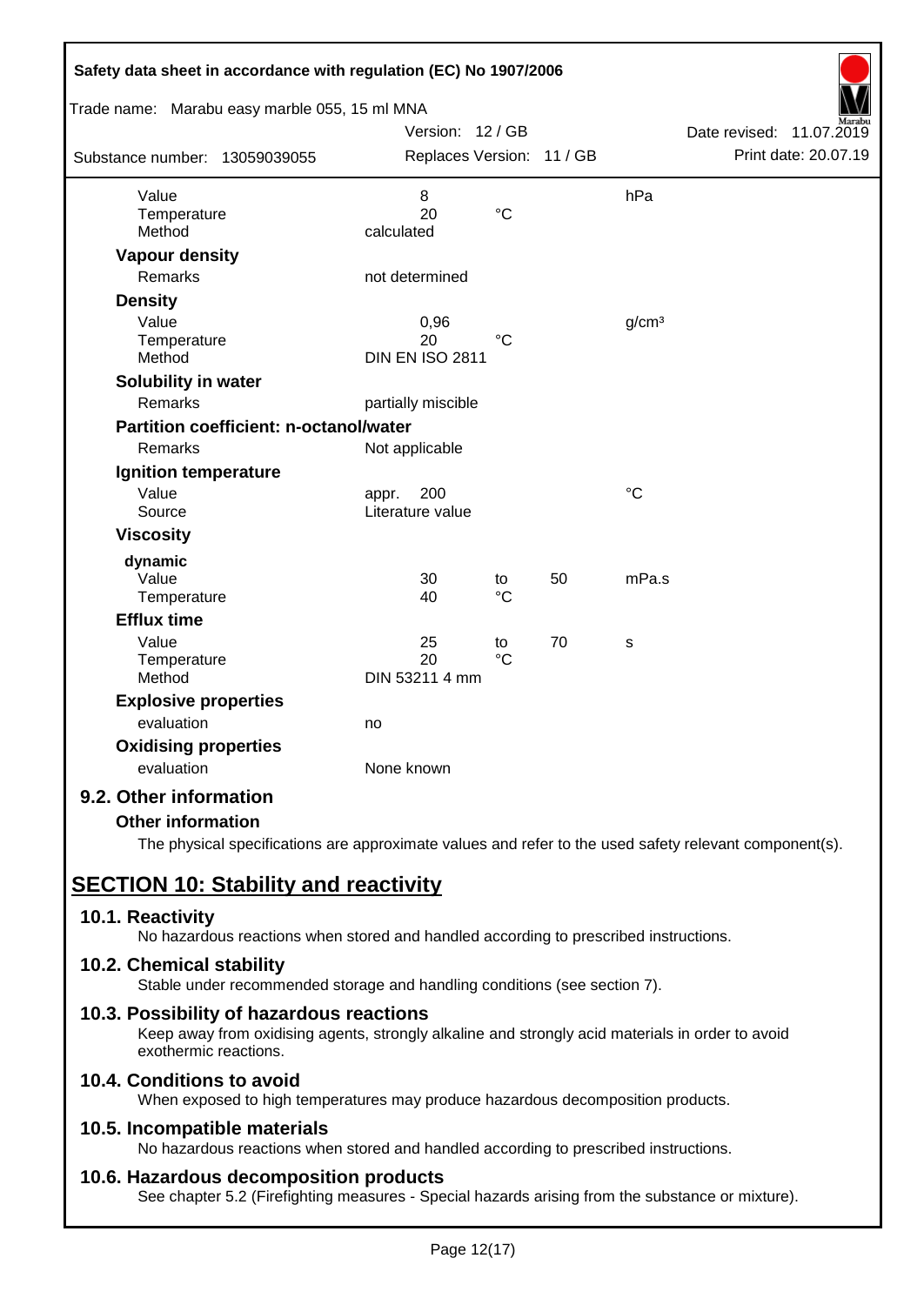| Safety data sheet in accordance with regulation (EC) No 1907/2006                                                                                                                                                                                                                                                                                                                                                                                                                                                                                                                                                                                                                                                                                                                 |                                                                                      |                                                                            |                                   |                          |  |  |
|-----------------------------------------------------------------------------------------------------------------------------------------------------------------------------------------------------------------------------------------------------------------------------------------------------------------------------------------------------------------------------------------------------------------------------------------------------------------------------------------------------------------------------------------------------------------------------------------------------------------------------------------------------------------------------------------------------------------------------------------------------------------------------------|--------------------------------------------------------------------------------------|----------------------------------------------------------------------------|-----------------------------------|--------------------------|--|--|
| Trade name: Marabu easy marble 055, 15 ml MNA                                                                                                                                                                                                                                                                                                                                                                                                                                                                                                                                                                                                                                                                                                                                     |                                                                                      |                                                                            |                                   |                          |  |  |
|                                                                                                                                                                                                                                                                                                                                                                                                                                                                                                                                                                                                                                                                                                                                                                                   |                                                                                      | Version: 12 / GB                                                           |                                   | Date revised: 11.07.2019 |  |  |
| Substance number: 13059039055                                                                                                                                                                                                                                                                                                                                                                                                                                                                                                                                                                                                                                                                                                                                                     |                                                                                      | Replaces Version: 11 / GB                                                  |                                   | Print date: 20.07.19     |  |  |
|                                                                                                                                                                                                                                                                                                                                                                                                                                                                                                                                                                                                                                                                                                                                                                                   |                                                                                      |                                                                            |                                   |                          |  |  |
| <b>SECTION 11: Toxicological information</b>                                                                                                                                                                                                                                                                                                                                                                                                                                                                                                                                                                                                                                                                                                                                      |                                                                                      |                                                                            |                                   |                          |  |  |
| 11.1. Information on toxicological effects                                                                                                                                                                                                                                                                                                                                                                                                                                                                                                                                                                                                                                                                                                                                        |                                                                                      |                                                                            |                                   |                          |  |  |
| <b>Acute oral toxicity (Components)</b>                                                                                                                                                                                                                                                                                                                                                                                                                                                                                                                                                                                                                                                                                                                                           |                                                                                      |                                                                            |                                   |                          |  |  |
| 1-Methoxy-2-propanol<br><b>Species</b><br>LD50                                                                                                                                                                                                                                                                                                                                                                                                                                                                                                                                                                                                                                                                                                                                    | rat                                                                                  | 5200                                                                       | mg/kg                             |                          |  |  |
| <b>Acute dermal toxicity (Components)</b>                                                                                                                                                                                                                                                                                                                                                                                                                                                                                                                                                                                                                                                                                                                                         |                                                                                      |                                                                            |                                   |                          |  |  |
| 1-Methoxy-2-propanol                                                                                                                                                                                                                                                                                                                                                                                                                                                                                                                                                                                                                                                                                                                                                              |                                                                                      |                                                                            |                                   |                          |  |  |
| Species                                                                                                                                                                                                                                                                                                                                                                                                                                                                                                                                                                                                                                                                                                                                                                           | rabbit                                                                               |                                                                            |                                   |                          |  |  |
| LD50                                                                                                                                                                                                                                                                                                                                                                                                                                                                                                                                                                                                                                                                                                                                                                              |                                                                                      | 14000                                                                      | mg/kg                             |                          |  |  |
| <b>Acute inhalational toxicity</b>                                                                                                                                                                                                                                                                                                                                                                                                                                                                                                                                                                                                                                                                                                                                                |                                                                                      |                                                                            |                                   |                          |  |  |
| Remarks                                                                                                                                                                                                                                                                                                                                                                                                                                                                                                                                                                                                                                                                                                                                                                           |                                                                                      | Based on available data, the classification criteria are not met.          |                                   |                          |  |  |
| <b>Skin corrosion/irritation</b>                                                                                                                                                                                                                                                                                                                                                                                                                                                                                                                                                                                                                                                                                                                                                  |                                                                                      |                                                                            |                                   |                          |  |  |
| Remarks                                                                                                                                                                                                                                                                                                                                                                                                                                                                                                                                                                                                                                                                                                                                                                           |                                                                                      | Based on available data, the classification criteria are not met.          |                                   |                          |  |  |
| Serious eye damage/irritation                                                                                                                                                                                                                                                                                                                                                                                                                                                                                                                                                                                                                                                                                                                                                     |                                                                                      |                                                                            |                                   |                          |  |  |
| Remarks                                                                                                                                                                                                                                                                                                                                                                                                                                                                                                                                                                                                                                                                                                                                                                           |                                                                                      | Based on available data, the classification criteria are not met.          |                                   |                          |  |  |
| <b>Sensitization</b>                                                                                                                                                                                                                                                                                                                                                                                                                                                                                                                                                                                                                                                                                                                                                              |                                                                                      |                                                                            |                                   |                          |  |  |
| Remarks                                                                                                                                                                                                                                                                                                                                                                                                                                                                                                                                                                                                                                                                                                                                                                           | Based on available data, the classification criteria are not met.                    |                                                                            |                                   |                          |  |  |
| <b>Mutagenicity</b>                                                                                                                                                                                                                                                                                                                                                                                                                                                                                                                                                                                                                                                                                                                                                               | Based on available data, the classification criteria are not met.                    |                                                                            |                                   |                          |  |  |
| Remarks                                                                                                                                                                                                                                                                                                                                                                                                                                                                                                                                                                                                                                                                                                                                                                           |                                                                                      |                                                                            |                                   |                          |  |  |
| <b>Reproductive toxicity</b>                                                                                                                                                                                                                                                                                                                                                                                                                                                                                                                                                                                                                                                                                                                                                      |                                                                                      |                                                                            |                                   |                          |  |  |
| Remarks                                                                                                                                                                                                                                                                                                                                                                                                                                                                                                                                                                                                                                                                                                                                                                           | Based on available data, the classification criteria are not met.                    |                                                                            |                                   |                          |  |  |
|                                                                                                                                                                                                                                                                                                                                                                                                                                                                                                                                                                                                                                                                                                                                                                                   | Carcinogenicity<br>Based on available data, the classification criteria are not met. |                                                                            |                                   |                          |  |  |
| Remarks                                                                                                                                                                                                                                                                                                                                                                                                                                                                                                                                                                                                                                                                                                                                                                           |                                                                                      |                                                                            |                                   |                          |  |  |
| <b>Specific Target Organ Toxicity (STOT)</b>                                                                                                                                                                                                                                                                                                                                                                                                                                                                                                                                                                                                                                                                                                                                      |                                                                                      |                                                                            |                                   |                          |  |  |
| <b>Single exposure</b>                                                                                                                                                                                                                                                                                                                                                                                                                                                                                                                                                                                                                                                                                                                                                            |                                                                                      |                                                                            |                                   |                          |  |  |
| Remarks<br>evaluation                                                                                                                                                                                                                                                                                                                                                                                                                                                                                                                                                                                                                                                                                                                                                             |                                                                                      | The classification criteria are met.<br>May cause drowsiness or dizziness. |                                   |                          |  |  |
|                                                                                                                                                                                                                                                                                                                                                                                                                                                                                                                                                                                                                                                                                                                                                                                   |                                                                                      |                                                                            |                                   |                          |  |  |
| <b>Repeated exposure</b><br>Remarks                                                                                                                                                                                                                                                                                                                                                                                                                                                                                                                                                                                                                                                                                                                                               |                                                                                      | Based on available data, the classification criteria are not met.          |                                   |                          |  |  |
| <b>Aspiration hazard</b>                                                                                                                                                                                                                                                                                                                                                                                                                                                                                                                                                                                                                                                                                                                                                          |                                                                                      |                                                                            |                                   |                          |  |  |
| Based on available data, the classification criteria are not met.                                                                                                                                                                                                                                                                                                                                                                                                                                                                                                                                                                                                                                                                                                                 |                                                                                      |                                                                            |                                   |                          |  |  |
| <b>Experience in practice</b>                                                                                                                                                                                                                                                                                                                                                                                                                                                                                                                                                                                                                                                                                                                                                     |                                                                                      |                                                                            |                                   |                          |  |  |
| Exposure to component solvents vapours concentration in excess of the stated occupational exposure<br>limit may result in adverse health effects such as mucous membrane and respiratory system irritation<br>and adverse effects on kidney, liver and central nervous system. Symptoms and signs include headache,<br>dizziness, fatigue, muscular weakness, drowsiness and in extreme cases, loss of consciousness.<br>Solvents may cause some of the above effects by absorption through the skin. Repeated or prolonged<br>contact with the mixture may cause removal of natural fat from the skin resulting in non-allergic contact<br>dermatitis and absorption through the skin. The liquid splashed in the eyes may cause irritation and<br>araible demose lingestien meu |                                                                                      |                                                                            | diarrhoes and vamiting This takes |                          |  |  |

reversible damage. Ingestion may cause nausea, diarrhoea and vomiting. This takes into account, where known, delayed and immediate effects and also chronic effects of components from short-term and long-term exposure by oral, inhalation and dermal routes of exposure and eye contact.

# **Other information**

There are no data available on the mixture itself.

The mixture has been assessed following the additivity method of the GHS/CLP Regulation (EC) No 1272/2008.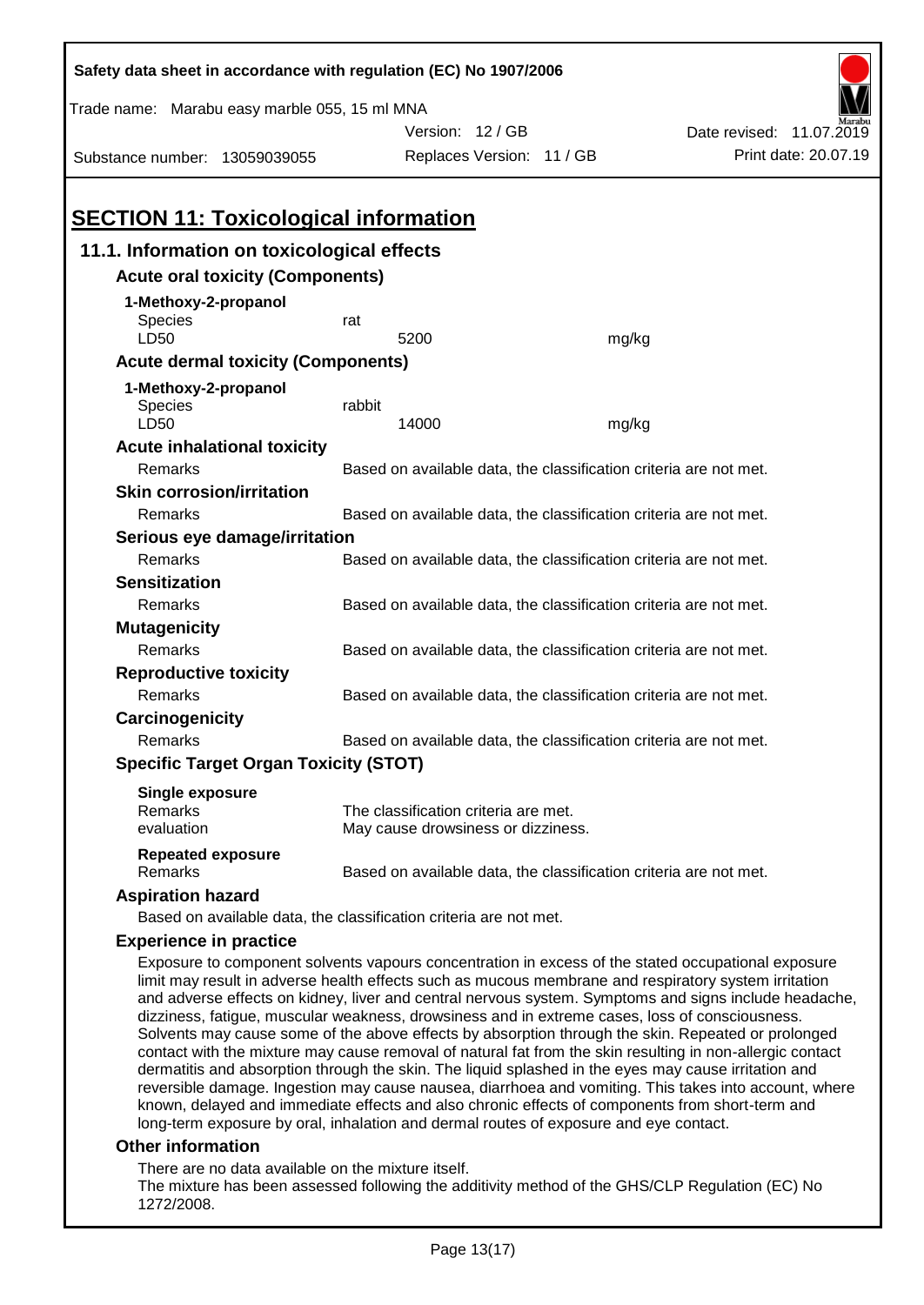| Safety data sheet in accordance with regulation (EC) No 1907/2006                                                                                                                              |                                                |                           |                                                         |                                                                                                  |
|------------------------------------------------------------------------------------------------------------------------------------------------------------------------------------------------|------------------------------------------------|---------------------------|---------------------------------------------------------|--------------------------------------------------------------------------------------------------|
| Trade name: Marabu easy marble 055, 15 ml MNA                                                                                                                                                  |                                                |                           |                                                         |                                                                                                  |
|                                                                                                                                                                                                |                                                | Version: 12 / GB          |                                                         | Date revised: 11.07.2019                                                                         |
| Substance number: 13059039055                                                                                                                                                                  |                                                | Replaces Version: 11 / GB |                                                         | Print date: 20.07.19                                                                             |
| <b>SECTION 12: Ecological information</b>                                                                                                                                                      |                                                |                           |                                                         |                                                                                                  |
| 12.1. Toxicity                                                                                                                                                                                 |                                                |                           |                                                         |                                                                                                  |
| <b>General information</b><br>There are no data available on the mixture itself. Do not allow to enter drains or water courses. The<br>and is not classified as dangerous for the environment. |                                                |                           |                                                         | mixture has been assessed following the summation method of the CLP Regulation (EC) No 1272/2008 |
| <b>Fish toxicity (Components)</b>                                                                                                                                                              |                                                |                           |                                                         |                                                                                                  |
| 1-Methoxy-2-propanol<br><b>Species</b><br>LC <sub>0</sub>                                                                                                                                      | golden orfe (Leuciscus idus)<br>4600<br>$\geq$ |                           | mg/l                                                    |                                                                                                  |
| Duration of exposure                                                                                                                                                                           | 96                                             | h                         |                                                         |                                                                                                  |
| <b>Daphnia toxicity (Components)</b>                                                                                                                                                           |                                                |                           |                                                         |                                                                                                  |
| 1-Methoxy-2-propanol<br><b>Species</b><br><b>EC50</b><br>Duration of exposure                                                                                                                  | Daphnia magna<br>23300<br>48                   | h                         | mg/l                                                    |                                                                                                  |
| <b>Algae toxicity (Components)</b>                                                                                                                                                             |                                                |                           |                                                         |                                                                                                  |
| 1-Methoxy-2-propanol<br><b>Species</b><br><b>EC50</b><br>Duration of exposure                                                                                                                  | Desmodesmus<br>1000<br>$\geq$<br>168           | h                         | mg/l                                                    |                                                                                                  |
| <b>Bacteria toxicity (Components)</b>                                                                                                                                                          |                                                |                           |                                                         |                                                                                                  |
| 1-Methoxy-2-propanol<br>Species<br><b>EC50</b>                                                                                                                                                 | activated sludge<br>1000<br>$\geq$             |                           | mg/l                                                    |                                                                                                  |
| 12.2. Persistence and degradability                                                                                                                                                            |                                                |                           |                                                         |                                                                                                  |
| <b>General information</b><br>No data available                                                                                                                                                |                                                |                           |                                                         |                                                                                                  |
| <b>Biodegradability (Components)</b>                                                                                                                                                           |                                                |                           |                                                         |                                                                                                  |
| 1-Methoxy-2-propanol<br>Value<br>Duration of test<br>evaluation<br>Method                                                                                                                      | 90<br>28<br><b>OECD 301 F</b>                  | d                         | %<br>Readily biodegradable (according to OECD criteria) |                                                                                                  |
| 12.3. Bioaccumulative potential                                                                                                                                                                |                                                |                           |                                                         |                                                                                                  |
| <b>General information</b><br>There are no data available on the mixture itself.                                                                                                               |                                                |                           |                                                         |                                                                                                  |
| <b>Partition coefficient: n-octanol/water</b><br>Remarks                                                                                                                                       | Not applicable                                 |                           |                                                         |                                                                                                  |
| 12.4. Mobility in soil                                                                                                                                                                         |                                                |                           |                                                         |                                                                                                  |
| <b>General information</b><br>There are no data available on the mixture itself.                                                                                                               |                                                |                           |                                                         |                                                                                                  |
| 12.5. Results of PBT and vPvB assessment<br><b>General information</b><br>There are no data available on the mixture itself.                                                                   |                                                |                           |                                                         |                                                                                                  |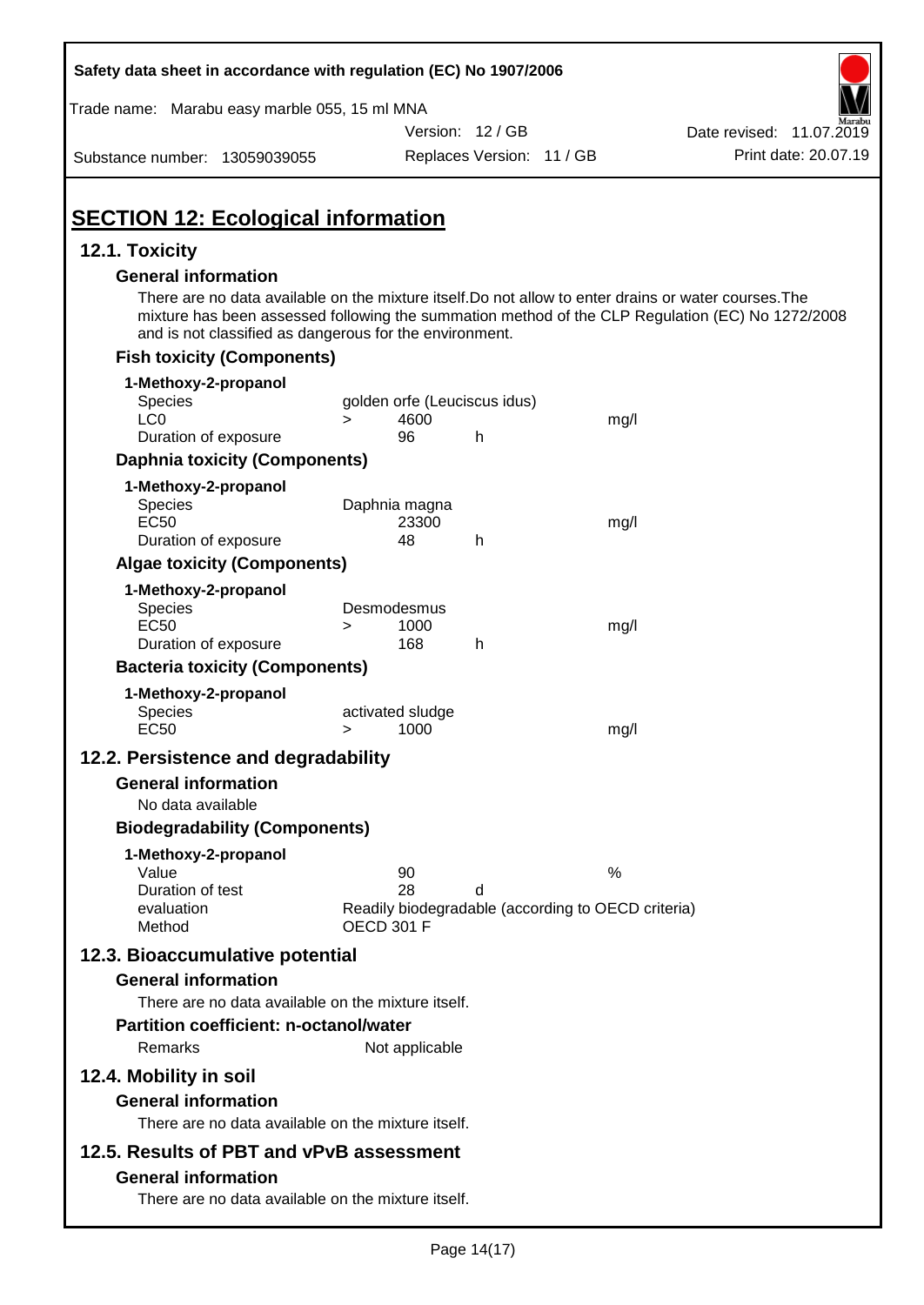## **Safety data sheet in accordance with regulation (EC) No 1907/2006**

Trade name: Marabu easy marble 055, 15 ml MNA

Version: 12 / GB

Substance number: 13059039055

Replaces Version: 11 / GB Print date: 20.07.19 Date revised: 11.07.2019

# **12.6. Other adverse effects**

## **General information**

There are no data available on the mixture itself.

# **SECTION 13: Disposal considerations**

# **13.1. Waste treatment methods**

## **Disposal recommendations for the product**

Do not allow to enter drains or water courses.

Wastes and emptied containers should be classified in accordance with relevant national regulation. The European Waste Catalogue classification of this product, when disposed of as waste is

EWC waste code 08 01 11<sup>\*</sup> waste paint and varnish containing organic solvents or other dangerous substances

If this product is mixed with other wastes, the original waste product code may no longer apply and the appropriate code should be assigned.

For further information contact your local waste authority.

## **Disposal recommendations for packaging**

Using information provided in this safety data sheet, advice should be obtained from the relevant waste authority on the classification of empty containers.

Empty containers must be scrapped or reconditioned.

Not emptied containers are hazardous waste (waste code number 150110).

# **SECTION 14: Transport information**

# **Land transport ADR/RID**

- **14.1. UN number**
	- UN 1263
- **14.2. UN proper shipping name**
	- **PAINT**

| 14.3. Transport hazard class(es)    |      |
|-------------------------------------|------|
| Class                               | 3    |
| Label                               | 3    |
| 14.4. Packing group                 |      |
| Packing group                       | Ш    |
| Special provision                   | 640E |
| <b>Limited Quantity</b>             | 51   |
| <b>Transport category</b>           | 3    |
| <b>14.5. Environmental hazards</b>  |      |
|                                     |      |
| Tunnel restriction code             | D/E  |
| <b>Marine transport IMDG/GGVSee</b> |      |
| 14.1. UN number                     |      |
| UN 1263                             |      |
| 14.2. UN proper shipping name       |      |
| <b>PAINT</b>                        |      |
| 14.3. Transport hazard class(es)    |      |
| Class                               | 3    |
| 14.4. Packing group                 |      |
| Packing group                       | Ш    |
| <b>14.5. Environmental hazards</b>  |      |
| no                                  |      |

## **Air transport ICAO/IATA 14.1. UN number** UN 1263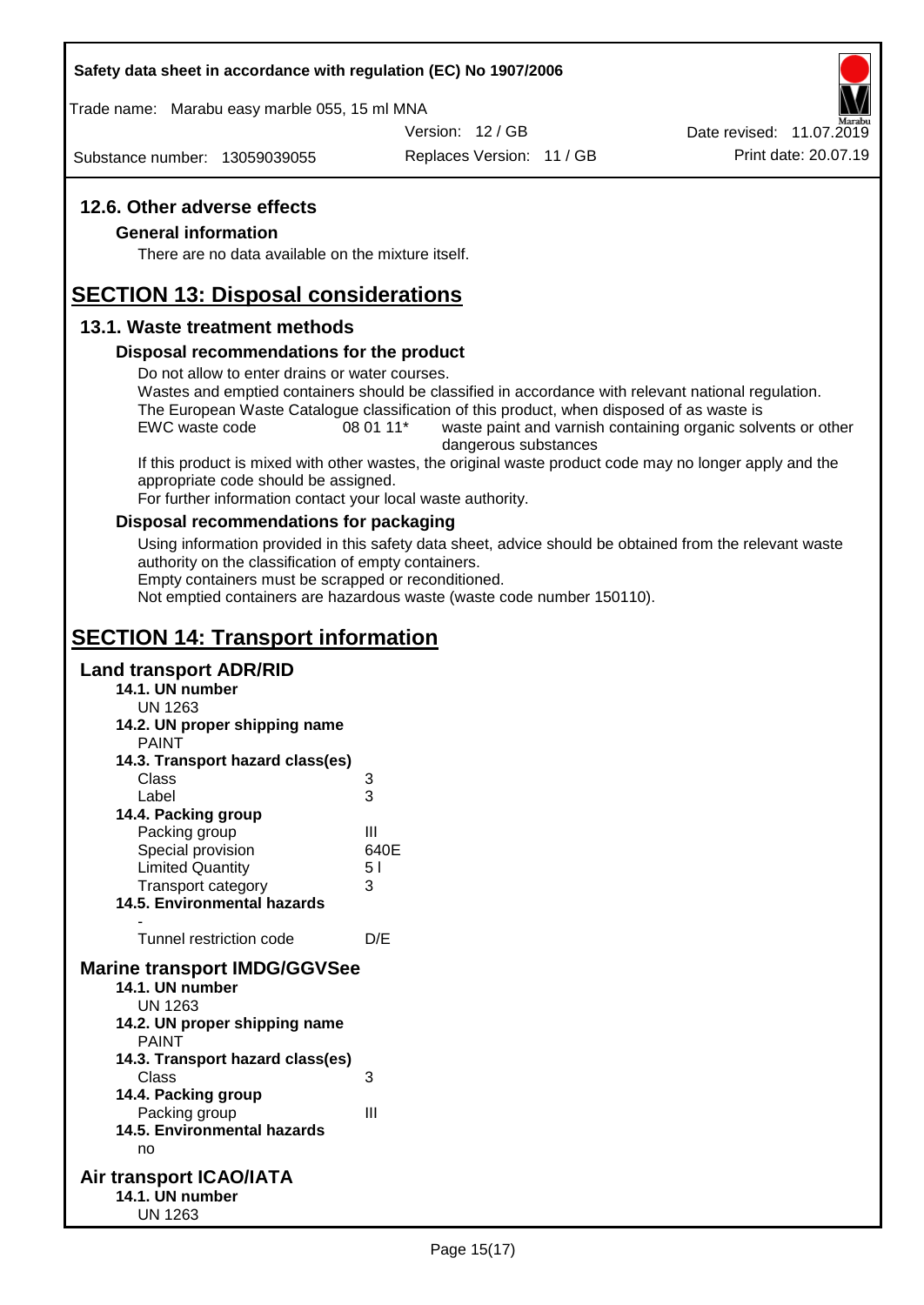| Safety data sheet in accordance with regulation (EC) No 1907/2006                                                                                                                                                                                                                                                                |                                                             |                           |    |                          |  |
|----------------------------------------------------------------------------------------------------------------------------------------------------------------------------------------------------------------------------------------------------------------------------------------------------------------------------------|-------------------------------------------------------------|---------------------------|----|--------------------------|--|
| Trade name: Marabu easy marble 055, 15 ml MNA                                                                                                                                                                                                                                                                                    |                                                             |                           |    |                          |  |
|                                                                                                                                                                                                                                                                                                                                  | Version: 12/GB                                              |                           |    | Date revised: 11.07.2019 |  |
| Substance number: 13059039055                                                                                                                                                                                                                                                                                                    |                                                             | Replaces Version: 11 / GB |    | Print date: 20.07.19     |  |
| 14.2. UN proper shipping name                                                                                                                                                                                                                                                                                                    |                                                             |                           |    |                          |  |
| <b>PAINT</b><br>14.3. Transport hazard class(es)                                                                                                                                                                                                                                                                                 |                                                             |                           |    |                          |  |
| Class                                                                                                                                                                                                                                                                                                                            | 3                                                           |                           |    |                          |  |
| 14.4. Packing group                                                                                                                                                                                                                                                                                                              |                                                             |                           |    |                          |  |
| Packing group<br>14.5. Environmental hazards                                                                                                                                                                                                                                                                                     | III                                                         |                           |    |                          |  |
| Information for all modes of transport<br>14.6. Special precautions for user<br>Transport within the user's premises:<br>Always transport in closed containers that are upright and secure.<br>Ensure that persons transporting the product know what to do in the event of an accident or spillage.<br><b>Other information</b> |                                                             |                           |    |                          |  |
| 14.7. Transport in bulk according to Annex II of Marpol and the IBC Code<br>no                                                                                                                                                                                                                                                   |                                                             |                           |    |                          |  |
| <b>SECTION 15: Regulatory information ***</b>                                                                                                                                                                                                                                                                                    |                                                             |                           |    |                          |  |
| 15.1. Safety, health and environmental regulations/legislation specific for the substance<br>or mixture                                                                                                                                                                                                                          |                                                             |                           |    |                          |  |
| Major-accident categories acc. 96/82/EC                                                                                                                                                                                                                                                                                          |                                                             |                           |    |                          |  |
| Category<br>6                                                                                                                                                                                                                                                                                                                    | Flammable                                                   | 5.000.000                 | kg | 50.000.000<br>kg         |  |
| <b>VOC ***</b>                                                                                                                                                                                                                                                                                                                   |                                                             |                           |    |                          |  |
| VOC (EU)<br>VOC (EU)                                                                                                                                                                                                                                                                                                             | 74,71<br>%                                                  | 717,2<br>g/l              |    |                          |  |
| Other information ***                                                                                                                                                                                                                                                                                                            |                                                             |                           |    |                          |  |
| The product does not contain substances of very high concern (SVHC).                                                                                                                                                                                                                                                             |                                                             |                           |    |                          |  |
| <b>Other information</b>                                                                                                                                                                                                                                                                                                         |                                                             |                           |    |                          |  |
| All components are contained in the AICS inventory.<br>All components are contained in the TSCA inventory or exempted.<br>All components are contained in the DSL or NDSL inventory.                                                                                                                                             |                                                             |                           |    |                          |  |
| 15.2. Chemical safety assessment<br>For this preparation a chemical safety assessment has not been carried out.                                                                                                                                                                                                                  |                                                             |                           |    |                          |  |
| <b>SECTION 16: Other information</b>                                                                                                                                                                                                                                                                                             |                                                             |                           |    |                          |  |
| <b>Hazard statements listed in Chapter 3</b>                                                                                                                                                                                                                                                                                     |                                                             |                           |    |                          |  |
| <b>EUH066</b>                                                                                                                                                                                                                                                                                                                    | Repeated exposure may cause skin dryness or cracking.       |                           |    |                          |  |
| H226                                                                                                                                                                                                                                                                                                                             | Flammable liquid and vapour.                                |                           |    |                          |  |
| H302                                                                                                                                                                                                                                                                                                                             | Harmful if swallowed.                                       |                           |    |                          |  |
| H304                                                                                                                                                                                                                                                                                                                             | May be fatal if swallowed and enters airways.               |                           |    |                          |  |
| H312                                                                                                                                                                                                                                                                                                                             | Harmful in contact with skin.                               |                           |    |                          |  |
| H315<br>H318                                                                                                                                                                                                                                                                                                                     | Causes skin irritation.<br>Causes serious eye damage.       |                           |    |                          |  |
| H332                                                                                                                                                                                                                                                                                                                             | Harmful if inhaled.                                         |                           |    |                          |  |
| H335                                                                                                                                                                                                                                                                                                                             | May cause respiratory irritation.                           |                           |    |                          |  |
| H336                                                                                                                                                                                                                                                                                                                             | May cause drowsiness or dizziness.                          |                           |    |                          |  |
| <b>H360D</b>                                                                                                                                                                                                                                                                                                                     | May damage the unborn child.                                |                           |    |                          |  |
| <b>CLP categories listed in Chapter 3</b>                                                                                                                                                                                                                                                                                        |                                                             |                           |    |                          |  |
| Acute Tox. 4<br>Asp. Tox. 1                                                                                                                                                                                                                                                                                                      | Acute toxicity, Category 4<br>Aspiration hazard, Category 1 |                           |    |                          |  |
|                                                                                                                                                                                                                                                                                                                                  |                                                             |                           |    |                          |  |